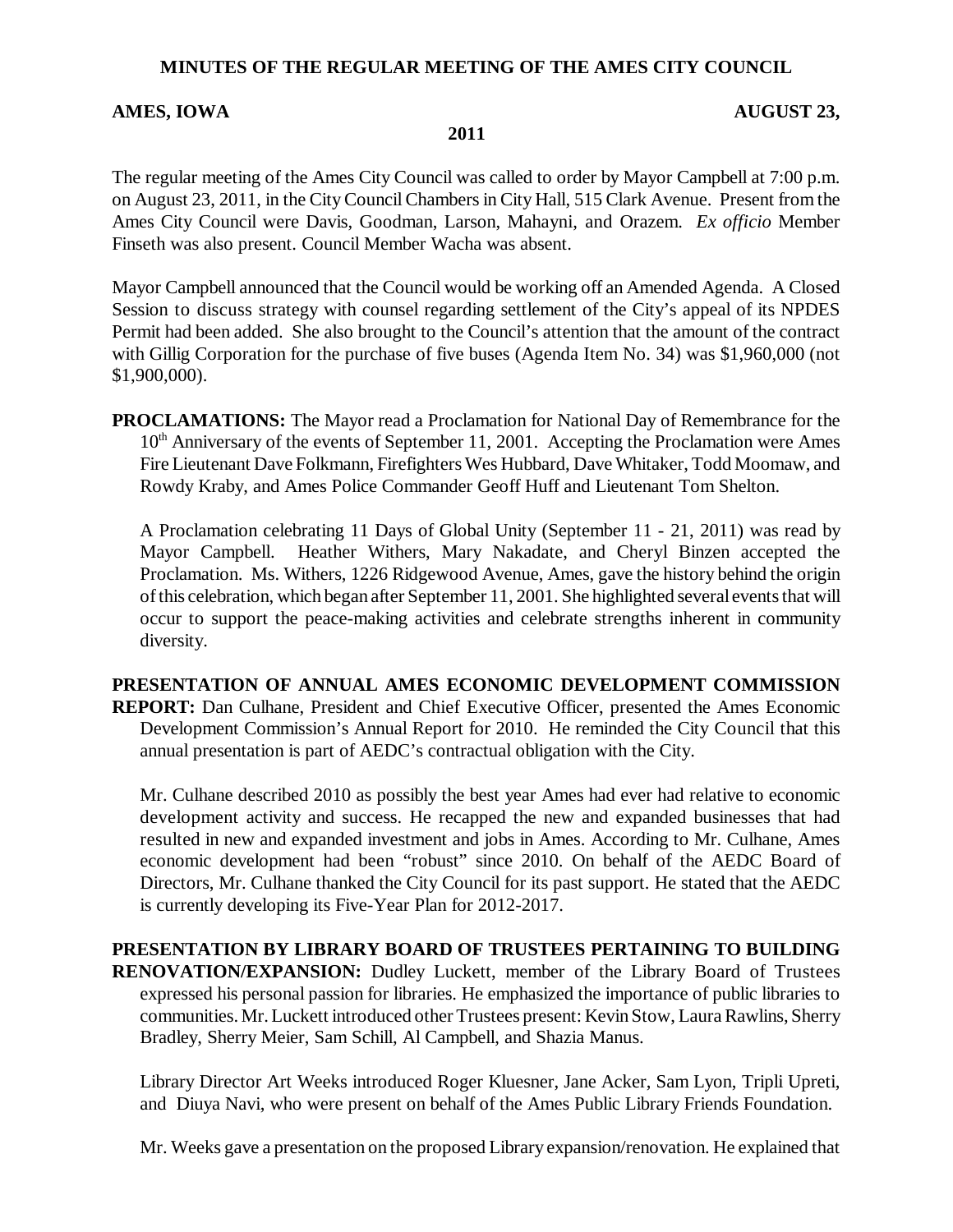the City had held 22 public forums to receive comments on the possible expansion and renovation of the Library; over 800 people attended the forums. In addition, telephone surveys were conducted with over 400 registered voters to get their input. Mr. Weeks summarized the information gleaned from the public sessions. The recurring comments were: to keep the library downtown at its current location, maintain the historic structures (the 1904 original building, the 1940 addition, and the 1984-85 addition), keep the project cost at a reasonable level, and do so in a manner so as not to drive up operating costs. He reviewed the objectives that would be met in by the proposed addition to and renovation of the current library. The end result would be a facility totaling 77,000 square feet.

Director Weeks requested that the City Council direct staff to work with bond counsel to prepare the language for an \$18 million bond referendum to be on the November 8, 2011, ballot. He stated that \$2 million in philanthropic donations would be added to that, bringing the total cost of the project to \$20 million.

Kevin Stowe identified himself as the Vice-President of the Library Board of Trustees, Director of the Friends Foundation Board, and a member of the Renewal Project Campaign Committee. He told the Mayor and City Council that the Library has a constituency of loyal annual donors, and between \$50,000 to \$80,000/year is raised through two annual campaigns. However, there is not an established base of major gift donors. Because of competing capital drives and an uncertain economic future, potential contributors have become more cautious before pledging their resources. According to Mr. Stowe, philanthropic donations have never been sought for a multi-million-dollar campaign. Federal grant money has dried up, and most smaller grants will not consider applications until a successful bond referendum has occurred. Mr. Stowe stated that the Board of Trustees has pledged \$1,000,000 in funds from the Myers, Howell, Marsden, and Thompson bequests that are currently held by the City. In addition to that, \$300,000 has been already committed. Library employees have developed an internal campaign.

Mr. Luckett addressed each of the comments that he had heard from persons objecting to the proposed project. He also listed the reasons why the Library renovation and expansion is needed. It was pointed out that it had been 26 years since construction of the last addition, which was planned to serve a 15- to 20-year period of growth. According to Mr. Luckett, the Library, in its current state, needs extensive repairs. The architect has estimated that those repairs would equate to approximately \$10 million. Those monies will have to be expended to even maintain the current library. In the opinion of Mr. Luckett, Ames owes it to future generations to renovate and expand its Library.

Roger Kluesner, 2702 Cottonwood, Ames, identified himself as the President of the Ames Public Library Friends Foundation Board. He said that that Board operates independently as a 501C3 Foundation. It is a result of a merger of what was previously known as the Friends of the Ames Public Library and the Ames Public Library Foundation. The Friends Foundation operates with a 15-member Board of Directors. It exists for one purpose, which is to support the Library with energy and time and/or raising funds directly through activities. Mr. Kluesner described the activities of the Foundation Board to garner support for Library projects. He also described how the Friends Foundation has worked on the Library "renewal project."

Jane Acker, 2107 Graeber Street, Ames, said that she is also a member of the Friends Foundation Board, however, was speaking tonight on her own behalf. Ms. Acker expressed her appreciation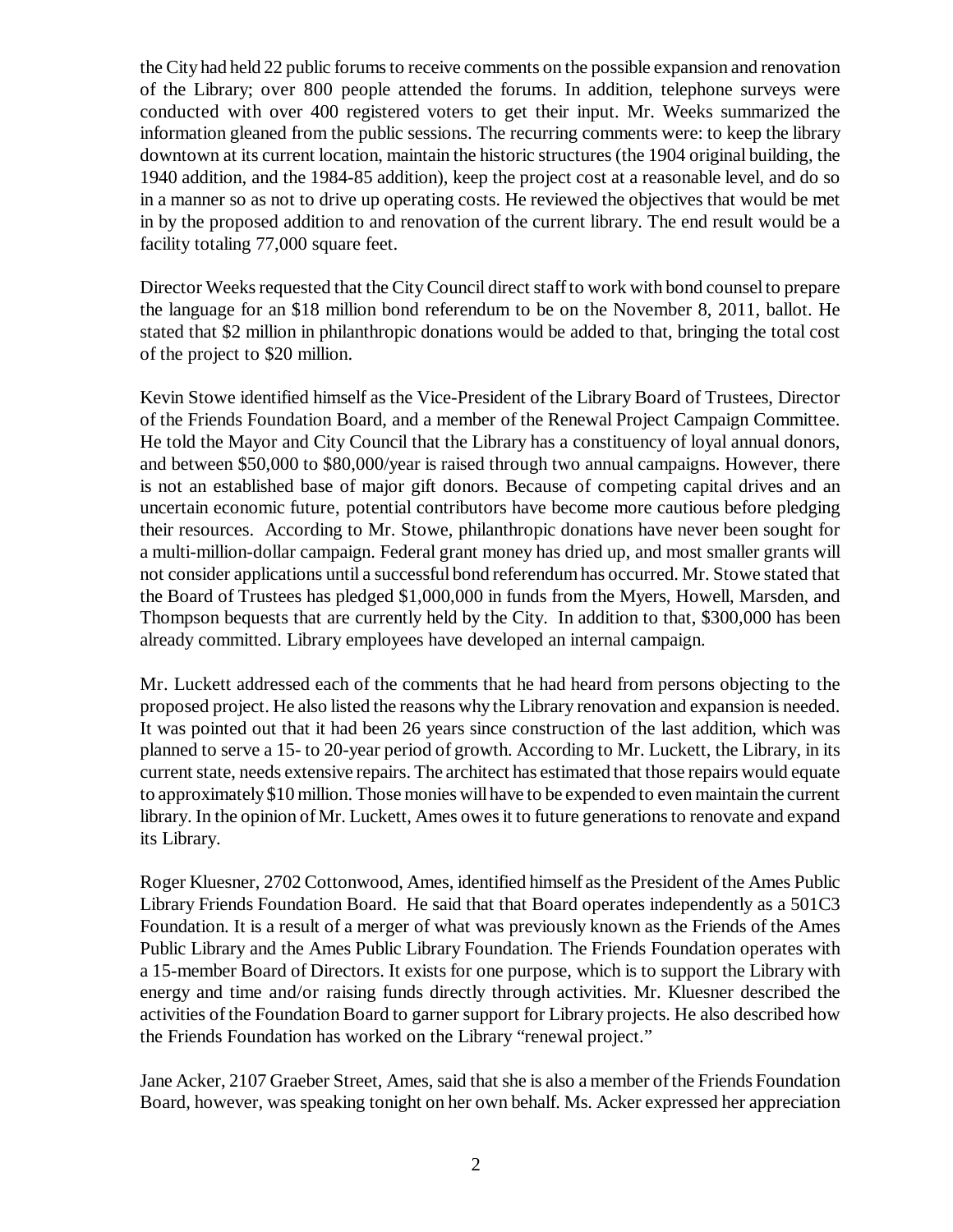of the Library staff, who "basically turn themselves inside out in a thousand different ways" to make it possible for library users to ignore the terrible inadequacies of the existing building. Ms. Acker said that "to call the current library building sub-optimal would truly be charitable." She referenced a Council goal of making Ames a united and welcoming community. In her opinion, the library is the place where those kinds of activities occur; it is the one place in Ames where every age group, every socio-economic group, every ethnic group come to gather information, learn, and participate in other functions (use computers, get help with taxes, watch movies, attend story time in six different languages, etc.). Investing in the library means the community is taking steps to strengthen and unify Ames. Ms. Acker urged the Council to support a bond issue in the amount of \$18 million for improvements to the library.

Sam Schill, 619 Onyx Street, Ames, stated that he, as a Friends Foundation Board Member, wants to see a library facility that will be exist for future generations. He sees the library as a strategic point in children's education. It is a "hub" for educational opportunities that cannot be offered at home or at school. Mr. Schill wants to inspire young adults to live, work, and raise families in Ames, and the library is a point of reference to keep people excited and serve as a resource center and a technological center in this community. That facility needs to meet residents' needs not only currently, but also in the future.

Diuya Navi, 922 Poe Avenue, Ames, and Tripli Upreti, 4605 Hemingway Drive, Ames, Co-Presidents of TAG, a club for teens at the Ames Public Library, were present. According to Ms. Navi, they organize events, such as "Rock the Library," and raise funds for "Project Smyles." She said that there are over 40 members of TAG. Ms. Navi referred to the Library as her "second home." She described the teen space as basically just a hallway with four computers. There is no room for all the members of TAG to hold study groups or work on any projects. On behalf of the teens of Ames who use the Library, she urged the Council to approve the wording for the bond issue for the Library "renewal project."

Terry Stark, business owner in Ames, said he lives in Nevada; however, served on the Library Board in Nevada for ten years. Mr. Stark spoke about two capital campaigns that he had been involved with in Nevada, which has a population of approximately 7,200, where they raised nearly \$7 million and \$2 million of private money. He sees Ames as a community with a lot of people with discretionary income, and he hopes that the people of Ames will step up and support the project through voting for the bond referendum and in financial contributions. Mr. Stark also stressed the importance of the Library and said the project needs to be done.

Laura Rawlins,1119 Johnson Street, Ames, advised that she was a member of the Friends Foundation Board, but was speaking for herself. She said that she and her family moved to Ames two years ago, and one of the comments they were told was that they "wouldn't believe the public library." Her family still considers the library a gem; however, it needs work. There are many inadequacies and the project is very much needed to make the facility what it should be for the Ames community. The Public Library is a selling point for the City. Ms. Rawlins pointed out that borrowing books from the Library does not cost its patrons anything. She further explained what a great benefit the Library with its "World of Ideas" is to the Ames community. Ms. Rawlins encouraged the Council to support the bond referendum as it is very important to the community.

City Manager Schainker clarified that the next step to be taken by the Council members would be to pass a motion, if that is their desire, directing staff to work with the bond attorney to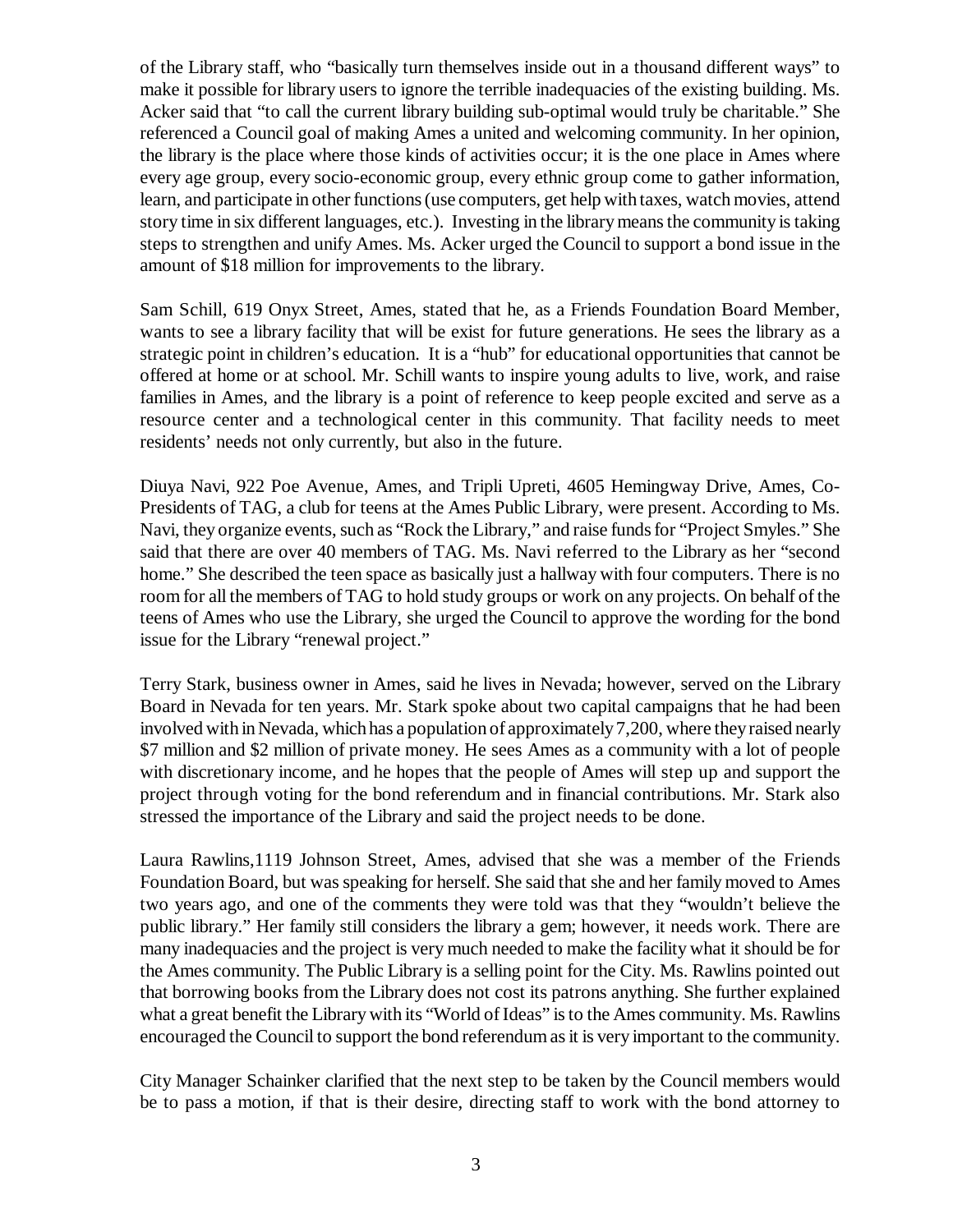prepare the referendum language.

Council Member Davis asked Kevin Stowe to clarify what funding has been committed to the project. Mr. Stowe reported that the Board of Trustees had committed \$1 million from bequests to the Library. An additional \$300,000-plus had been committed. Council Member Larson questioned whether there would only be \$700,000 remaining to be raised. Mr. Stowe stated that the preference is to raise above the \$2 million, so that the full \$18 million bond issue would not have to be spent.

Moved by Larson, seconded by Goodman, to direct staff to prepare a bond referendum ballot question for Library expansion in an amount not to exceed \$18,000,000 for the City-wide election to be held on November 8, 2011.

Council Member Mahayni noted that this issue had been discussed for almost two years, the Board members have done their homework, but the job is not done yet. He said that the Council and the Board members need to work together to ensure that the referendum is successful.

Vote on Motion: 5-0. Motion declared carried unanimously.

**CONSENT AGENDA:** Council Member Goodman asked to pull Item No. 10 for separate discussion.

Moved by Davis, seconded by Mahayni, to approve the following items on the Consent Agenda:

- 1. Motion approving payment of claims
- 2. Motion approving Minutes of Regular Meeting of August 9, 2011
- 3. Motion approving Report of Contract Change Orders for August 1-15, 2011
- 4. Motion approving renewal of the following beer permits, wine permits, and liquor licenses:
	- a. Class C Liquor & Outdoor Service Privilege SMG Food & Beverage, CY Stephens Auditorium
		- b. Class C Liquor & Outdoor Service Privilege SMG Food & Beverage, Scheman Building
		- c. Special Class C Liquor SMG Food & Beverage, Fisher Theater
		- d. Class C Beer & B Native Wine Char's, 3100 South Duff Avenue
		- e. Class E Liquor, C Beer, & B Wine HyVee Drugstore, 500 Main Street
		- f. Class C Liquor & Outdoor Service Indian Delights, 127 Dotson Drive
		- g. Class C Liquor Mandarin Restaurant of Ames, 415 Lincoln Way
		- h. Class E Liquor, C Beer, & B Wine Cyclone Liquors, 626 Lincoln Way
		- i. Class C Liquor Corner Pocket/Zone, 125 Main Street
- 5. Motion directing City Attorney to draft ordinance revisions pertaining to snow emergency routes
- 6. RESOLUTION NO. 11-396 waiving enforcement of Ordinance 19.9 from 1:00 3:00 p.m. on September 18, 2011, to allow golf cart rides for mobility impaired individuals at Ada Hayden Heritage Park
- 7. RESOLUTION NO. 11-397 accepting report of proposals and approving seven Professional Services Contracts to Clapsaddle Garber Associates, Inc., in an amount of \$69,050 and two contracts to Snyder and Associates in the amount of \$23,000, for the Federal Emergency Management Agency Hazard Mitigation Grant Program
- 8. RESOLUTION NO. 11-398 approving renewal of contract for Power Plant Ash Hauling Services with Biosolids Management Group of Boone, Iowa, in an amount not to exceed \$1,000,000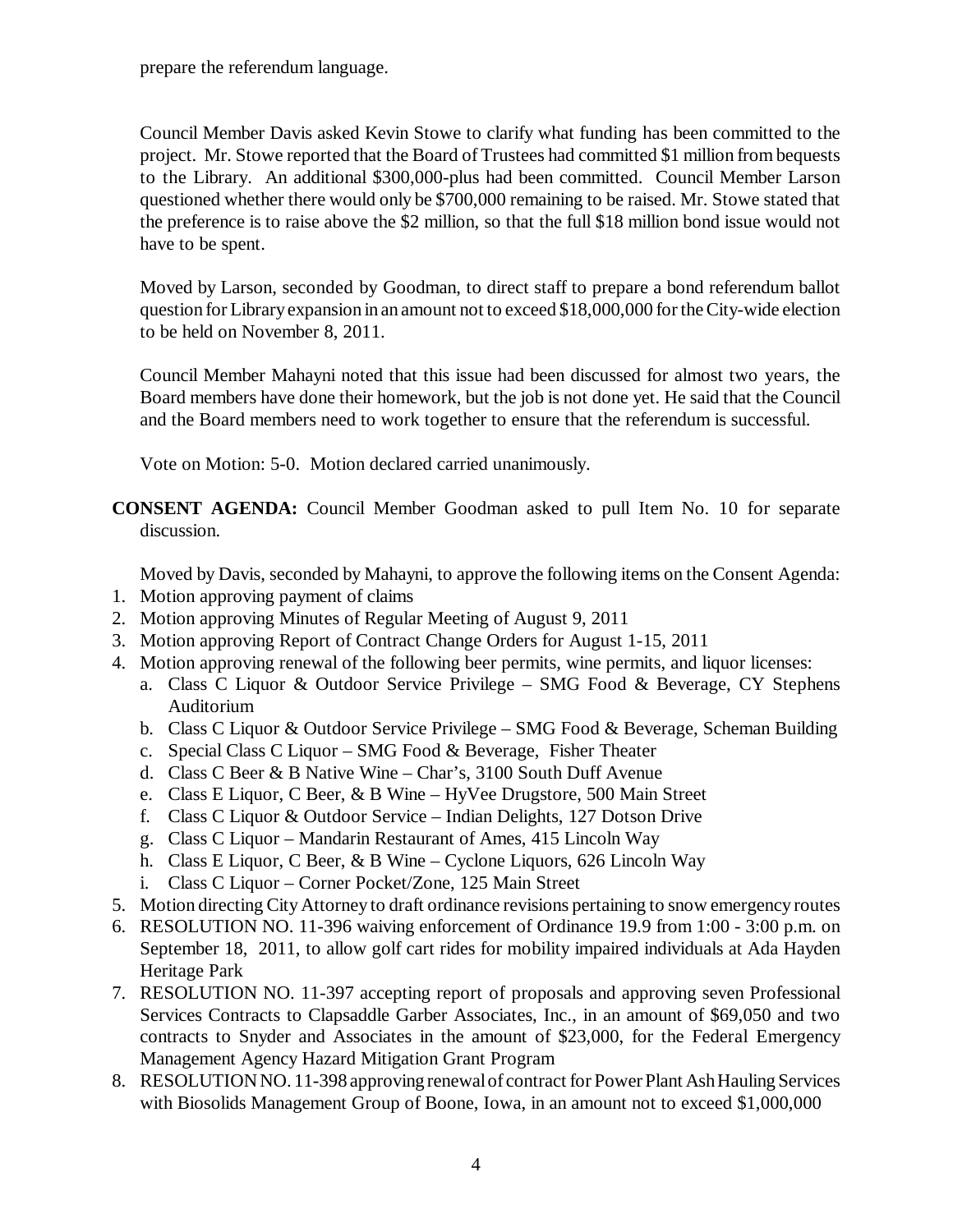- 9. RESOLUTION NO. 11-399 approving Iowa Department of Transportation Agreement for maintenance and repair of primary roads
- 10. RESOLUTION NO. 11-400 approving contract and bond for WPC Plant Switchgear Rehabilitation Project
- 11. RESOLUTION NO. 11-401 approving contract and bond for WPC Facility Methane Engine Generator Rehabilitation Project
- 12. RESOLUTION NO. 11-402 approving Change Order No. 1 for 2011/12 CDBG Public Facilities Neighborhood Infrastructure Improvements Program (North Hazel Avenue and North  $3<sup>rd</sup>$  Street)
- 13. RESOLUTION NO. 11-403 completion of 2007/08 Sanitary Sewer Rehabilitation, Contract 2
- 14. RESOLUTION NO. 11-404 accepting completion of 2009/10 Water System Improvements (Water Main Replacement)
- 15. RESOLUTION NO. 11-405 approving Plat of Survey for 220 South Duff Avenue Roll Call Vote: 5-0. Resolutions declared adopted unanimously, signed by the Mayor, and hereby made a portion of these minutes.

# **GOLF CART RIDES FOR MOBILITY IMPAIRED INDIVIDUALS AT ADA HAYDEN**

**HERITAGE PARK:** Council Member Goodman asked to be reminded of the reason why golf carts are not allowed in Ada Hayden Park. City Manager Schainker advised that anything that is motorized is not allowed on the trails. Referencing the environmental sustainability that the City is promoting at Ada Hayden, Mr. Goodman requested that the Parks & Recreation Director Nancy Carroll consider using something less upsetting to those who use the area regularly, e.g., electric golf carts instead of gas-powered ones, to provide this service.

Moved by Goodman, seconded by Davis to adopt Resolution No. 11-396 waiving enforcement of Ordinance 19.9 from 1:00 - 3:00 p.m. on September 18, 2011, to allow golf cart rides for mobility impaired individuals at Ada Hayden Heritage Park.

Roll Call Vote: 5-0. Resolution declared adopted unanimously, signed by the Mayor, and hereby made a portion of these minutes.

**PUBLIC FORUM:** Brian Kineer, 202 Sandberg Court, Ames, expressed his fondness for the Ames community. He stated that he pays over \$20,000/year in taxes and employs over 70 people at his business. Mr. Kineer asked that the Council address three issues: (1) Parking Meters. In the opinion of Mr. Kineer, parking meters do not encourage anyone to shop Downtown or Campustown. He has been told by the Police Chief that parking meter revenue equates to \$800,000/year. Mr. Kineer alleged that shopping would increase if the parking meters were taken out, and that would make up that \$800,000. (2) Floodplain. Mr. Kineer contended that the numbers being used to determine where the floodway is are wrong. He wants to ensure that the IDOT, when making crucial decisions, is using the correct numbers. Mr. Kineer stated his disagreement with what is being done on South Duff, referencing the dirt that is being brought in where Carney's formerly was located on South Duff. Although he is a big proponent of growth, he believes that no new businesses should occur on Duff Avenue. Mr. Kineer recommended that large culverts be installed underneath Duff and underneath Highway 30. (3) "Green Screens" (bushes and trees planted to buffer concrete). Mr. Kineer suggested that amendments to the *Code* be made regarding the requirement for green screens. With the current requirements, there is no place to dump snow. It ends up being dumped with the salt on bushes,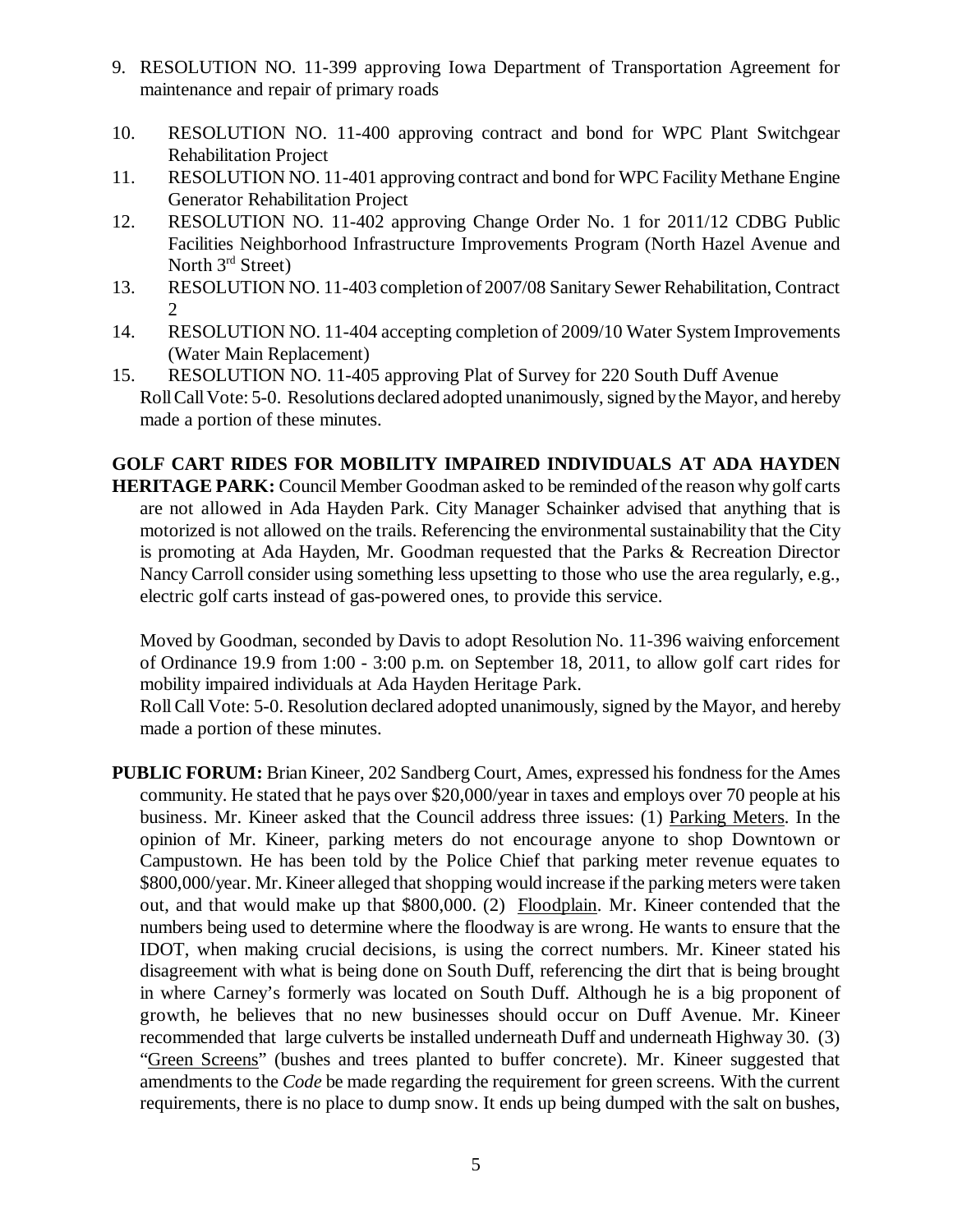which ultimately kills the bushes. Landscaping still should be required, but with a plan for where snow will be pushed in the wintertime. He also feels that the screens create a place for people who commit crimes to hide.

No one else requested to speak, and the Mayor closed Public Forum.

**MOSQUITO ABATEMENT AT HUNZIKER YOUTH SPORTS COMPLEX:** City Manager Schainker reminded the Council that it had received a request from the Hunziker Youth Sport Complex (HYSC) Board of Directors for assistance in fogging for mosquitos at the Complex. However, no action was taken. On June 17, 2011 the HYSC Board again requested assistance with mosquito abatement at the Complex. To date, this request has not been referred to staff. Mr. Schainker noted that the City Sanitarian formerly supervised the mosquito abatement program, but with the recent elimination of the Sanitarian position, the responsibility for the administration of the mosquito control program has shifted to the Parks Superintendent.

According to Mr. Schainker, staff estimates that it costs approximately \$50 per application. He said that larviciding already occurs around the neighborhoods in the Southdale area. Noting that the City's past practice had been to concentrate on public property only, the Council was advised that HYSC has indicated that it would be willing to pay for the mosquito fogging. Mr. Schainker reminded the Council that the HYSC leases the property from the City; however, part of that agreement is that the HYSC will pay all operating costs. It is estimated that it would cost an estimated \$1,000/year to fog the Hunziker Youth Sports Complex. Fogging is done annually from June to October.

William Jenks, 3101 Greenwood Road, Ames, representing the HYSC, advised that over 1,000 children and adults use the Complex. The soccer club alone has 550 participants in the fall. The fall activities start after school (late afternoon) and conclude at sunset; that is the worst time of day for mosquitos. Mr. Jenks stated that they are willing to pay for the application; however, they do not have the equipment or trained personnel to do the fogging.

Moved by Goodman, seconded by Orazem, to direct the Parks and Recreation staff to fog the Hunziker Youth Sports Complex weekly with the City absorbing all of the costs to accomplish this new service level.

Council Member Mahayni expressed appreciation of the volunteers who run the HYSC. Council Member Orazem pointed out that the Complex is well known for the large number of youth activities it coordinators and the large numbers of people those activities bring into the City. He does not see the cost of mosquito fogging as a large investment to maintain the benefit of being known as a community that does good things for its youth. Council Member Larson noted the collaboration between the City Parks and Recreation Department and the HYSC. The City could not provide enough programs for all the participants involved in activities sponsored by the HYSC. He does not see any reason why the City would not provide the same level of mosquito control for the HYSC as it does for its other parks.

Council Member Goodman stated his preference that the HYSC Board try to work the mosquito spraying costs into the \$25,000 annual allocation provided by the City.

Vote on Motion: 5-0. Motion declared carried unanimously.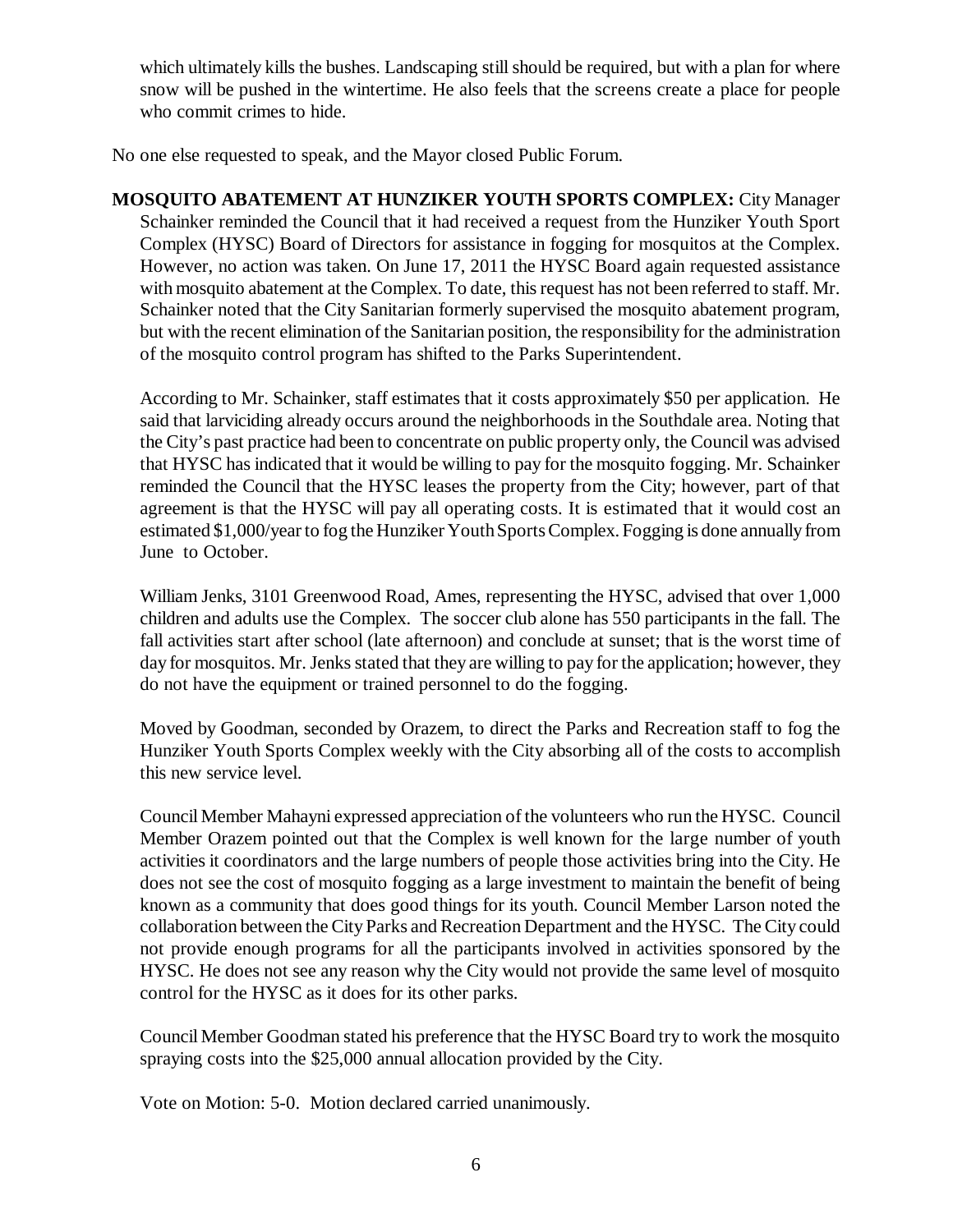**ADAMS STREET PAVING:** Public Works Director John Joiner recalled that the City Council had referred to staff a petition from neighborhood residents submitted by Staci Harper of 1419 Edgewater Court, Ames, pertaining to paving the graveled portion of Adams Street. This petition is specific to a small section that is located east of Calhoun Avenue over to Dawes Drive; the last section of street in that area that is still graveled.

The letter that was submitted with the petition states that during the winter the area develops large potholes and ruts, gets very muddy, and makes it difficult to drive. There also has been a large increase in traffic in the area due to its proximity to Ada Hayden Park. Both of these issues greatly impact the adjacent property owners. Ms. Harper requested that the paving of this intersection be included in the next annual Capital Improvement Plan (CIP).

Director Joiner reviewed the possible options: (1) Program the project into the CIP and fund it entirely through General Obligation Bonds, (2) Fund the improvement through assessments. Mr. Joiner noted that the *Iowa Code* requires that cities may only assess up to 25% of the property value. This project is estimated at \$160,000 (including engineering). Any amount that would be in excess of 25% would be a deficiency; that amount would have to be picked up by the City, and that deficiency amount is \$60,000. (3) Funding the improvement through a Special Assessment. With this method, all adjoining property owners agree through an Assessment Agreement to waive the deficiencies and pay the total costs.

According to Mr. Joiner, the Municipal Engineer spoke with one of the affected property owners, and the impact of either type of assessment would be an issue for the property owners. Mr. Joiner also referenced a long-standing Council policy that at least 50% of the homeowners with frontage on the area in question voluntarily agree to the assessment. It appears that that would also be an issue for this area.

Council Member Davis asked how the 1998 paving of Adams Street, from Calhoun Avenue to the west line of Windsor Oaks Subdivision, was funded. Mr. Joiner advised that it was a special assessment; it was tied to the development of the retirement community. One-half was paid for by the developers of the retirement community and the other half was assessed to the northern property owners.

Staci Harper, 1419 Edgewater Court, Ames, described the growth that has been experienced in the past few years around Adams Street. She stated that two subdivisions had been added that brought in 74 family homes. All of those families are Ames residents. In addition, two City parks were added. Ms. Harper explained that the portion of street in question is a graveled section at an intersection on a hill. The area degrades very quickly with all the traffic. Ms. Harper alleged that the City does not always keep up with it, and it gets dangerous. Ms. Harper acknowledged that, historically, subdivision streets get paved through the cost of lots; however, this subdivision has been in existence for quite some time, and asking the adjacent property owners to come up with \$160,000 would mean that that portion of street would never get paved. She said the paving of the rest of Adams Street would benefit all the residents of Ames who travel that way to Ada Hayden, to Gilbert Schools, and areas in the north part of Ames; therefore, the City should include it in the CIP and assume the costs.

Dennis Wendell, 917 Adams Street, Ames, stated that he was fully supportive of the paving of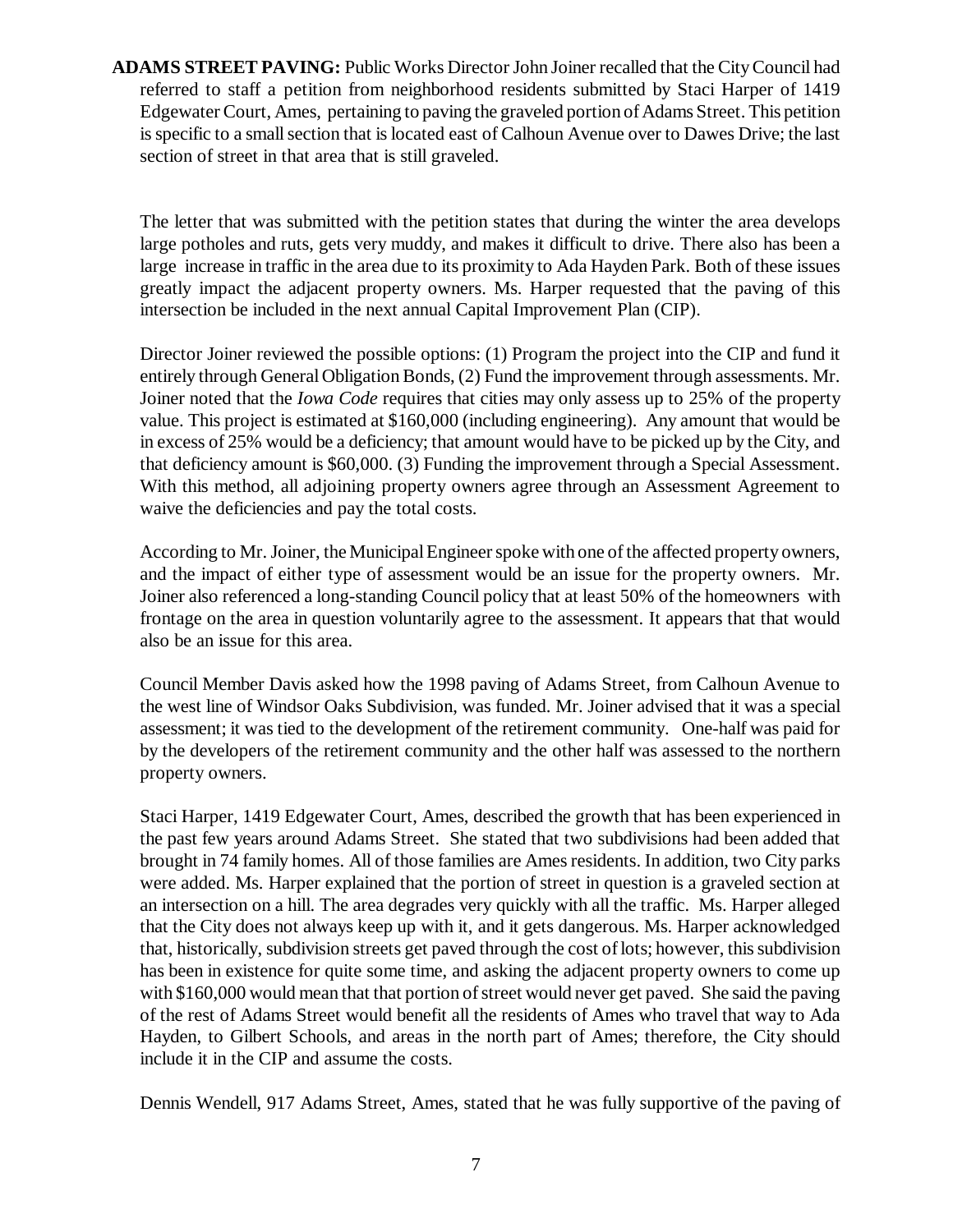Adams Street. The section of road is regularly used by residents of all over town. The loose gravel does pose a safety risk. The road has to be maintained by the City now. Adams Street is one of the few unpaved streets remaining in Ames. Mr. Wendell said he was speaking with permission for Steve Martin, 4003 Dawes, Ames, and George and Dorothy Kizer, 3919 Dawes Drive, Ames, and asked the Council to support Alternative No. 1, which is for the City to assume all costs associated with the requested paving.

Dorothy Kizer, 3919 Dawes Drive, Ames, also asked the City Council to support Alternative No. 1. Ms. Kizer told the Council that she and her husband have lived in their home for 45 years. According to Ms. Kizer, there has not been a lot of discussion about the road until lately when two new parks were constructed and new subdivisions were added in that area. Because the City has allowed the new developments and constructed new parks that are used by all residents, Ms. Kizer believes that the City has an obligation to provide a safe road and safe access to the parks. The City should take the responsibility of paying for improvement to the road.

Council Member Orazem asked if Option 2, i.e., funding accomplished through a standard assessment procedure, would require 100% agreement on the part of the homeowners. Director Joiner advised that the City could institute an assessment following the *Iowa Code* procedures, which would require the adjacent property owners to pay an amount up to 25% of their property's value with the City to pick up any deficiencies. It would be collected through property taxes over a period of 12 years with prorated interest (approximately 4%).

Council Member Goodman pointed out that Adams Street is not the only unpaved area in Ames, and the Council would need to be consistent with similar requests. He said he did not want to force the cost of paving on the property owners, who may be unwilling or unable to pay the assessment; likewise, he does not want to force the costs on taxpayers. Most taxpayers have already paid for the paved street in front of their homes because it was included in cost of the home they chose to purchase.

Moved by Goodman to reject the request to include the paving of Adams Street (Calhoun Avenue to Dawes Drive) in the Capital Improvements Plan.

Council Member Orazem noted that if the affected property owners did not consent to the assessment, the project ultimately would not happen; that would, in essence, mean that the request would be rejected.

Motion withdrawn.

In the opinion of Council Member Larson, the property value of each owner's home would increase significantly. He estimated that the homes' values would probably increase at least to by the amount of the assessment. He agreed with Council Member Goodman that a precedent would be set if the paving of this street would be included in the Capital Improvements Plan, with funding by the City. This could pertain not only to paving, but other requests for infrastructure. Mr. Larson thought that somewhat of a compromise would be best; the property owners would pay via an assessment procedure, with the City picking up any deficiencies.

Moved by Larson, seconded by Orazem, to direct staff to include the paving of Adams Street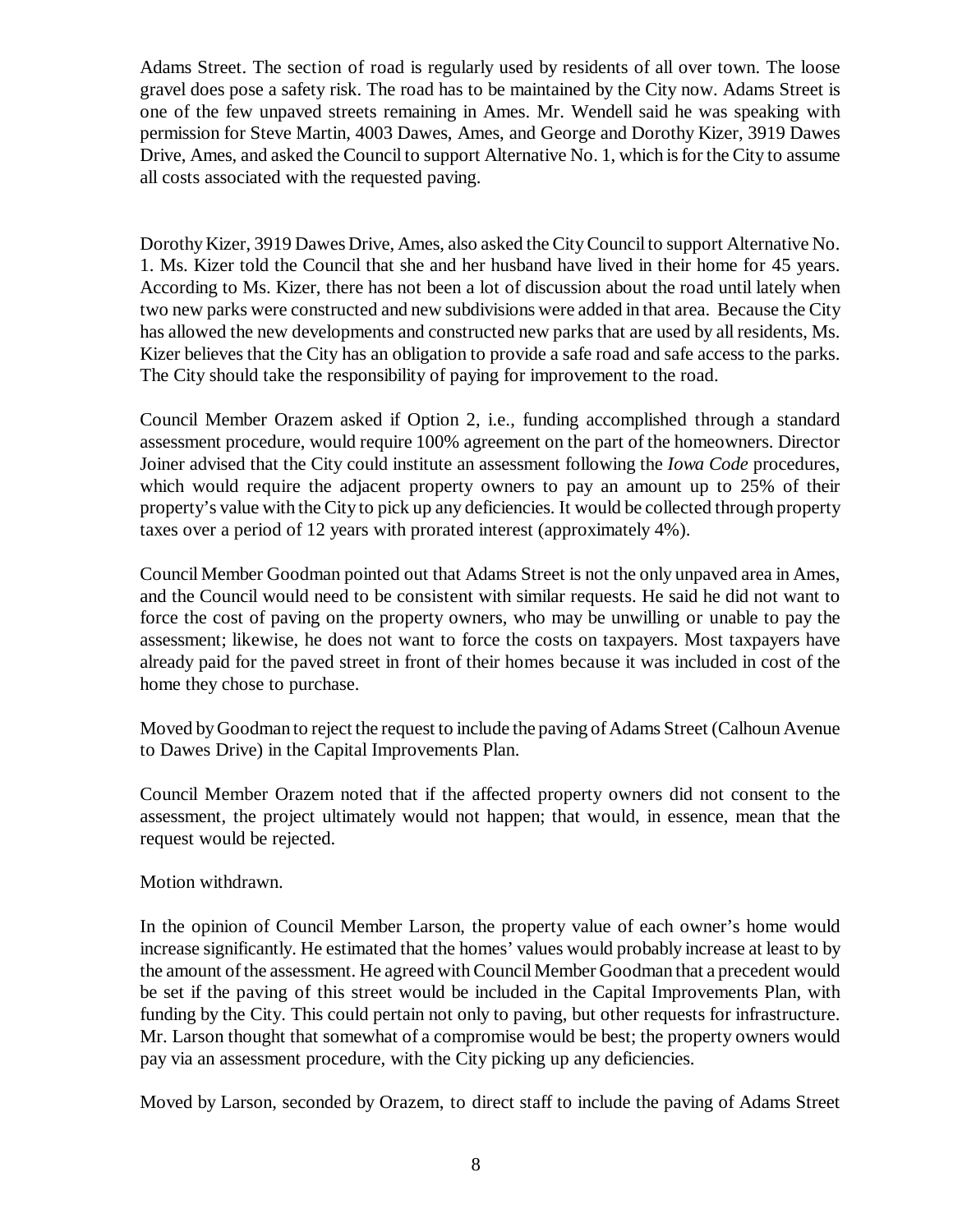(Calhoun Avenue to Dawes Drive) in the Capital Improvements Plan in a specified year, with funding accomplished through a standard assessment procedure.

The Mayor clarified that under that option, the four adjacent property owners would not be assessed more than 25% of their property's value. The City would cover the deficiencies.

Council Member Goodman asked if conversations would be held with property owners first to ascertain their willingness to participate in an assessment project. Director Joiner said that staff typically does that before moving forward with the public hearing. City Attorney Marek explained that a public hearing would be held, and the affected property owners will then have an opportunity to express their willingness to participate.

City Manager Schainker clarified that the Council was actually asking staff to meet with the four property owners directly affected and then report back to the City Council prior to commencing an assessment project.

At the inquiry of Council Member Mahayni, Director Joiner advised that Adams Street is a collector street.

Council Member Larson said that he would have preferred that the City Assessor be asked to report on what the increased value of each affected property would be after the street had been paved. That number could then be compared to the amount of each assessment, which would prove that the project would benefit the affected property owners in an amount greater than what they would be assessed.

Vote on Motion: 4-1. Voting aye: Davis, Goodman, Larson, Orazem. Voting nay: Mahayni. Motion declared carried.

**AMES HIGH HOMECOMING:** Danielle Sitzman, 5416 Thackery Drive, Ames; Samantha Bortle, 1923 BelAir Drive, Ames; and Sarah Marnin, 1030 Vermont Court, Ames, were present.

Moved by Mahayni, seconded by Davis, to adopt/approve the following:

- 1. RESOLUTION NO. 11-406 approving closure of Parking Lot MM and south half of Parking Lot M at 5:30 p.m. on September 19, 2011
- 2. RESOLUTION NO. 11-407 approving waiver of parking meter fees and enforcement for Parking Lot N from 5:00 to 6:00 p.m. on September 19, 2011
- 3. RESOLUTION NO. 11-408 approving closures of portions of Main Street, Douglas Avenue, Fifth Street, Burnett Avenue, Kellogg Avenue, Clark Avenue, and Pearle Avenue from 5:30 p.m. to approximately 7:30 p.m. for parade scheduled at 6:30 p.m. on September 19, 2011
- 4. RESOLUTION NO. 11-409 approving suspension of parking meter fees in Main Street Cultural District from 5:30 p.m. to 6:00 p.m. on September 19, 2011
- 5. Motion approving fireworks permit for display after football game (approximately 9:15 p.m.) on September 23, 2011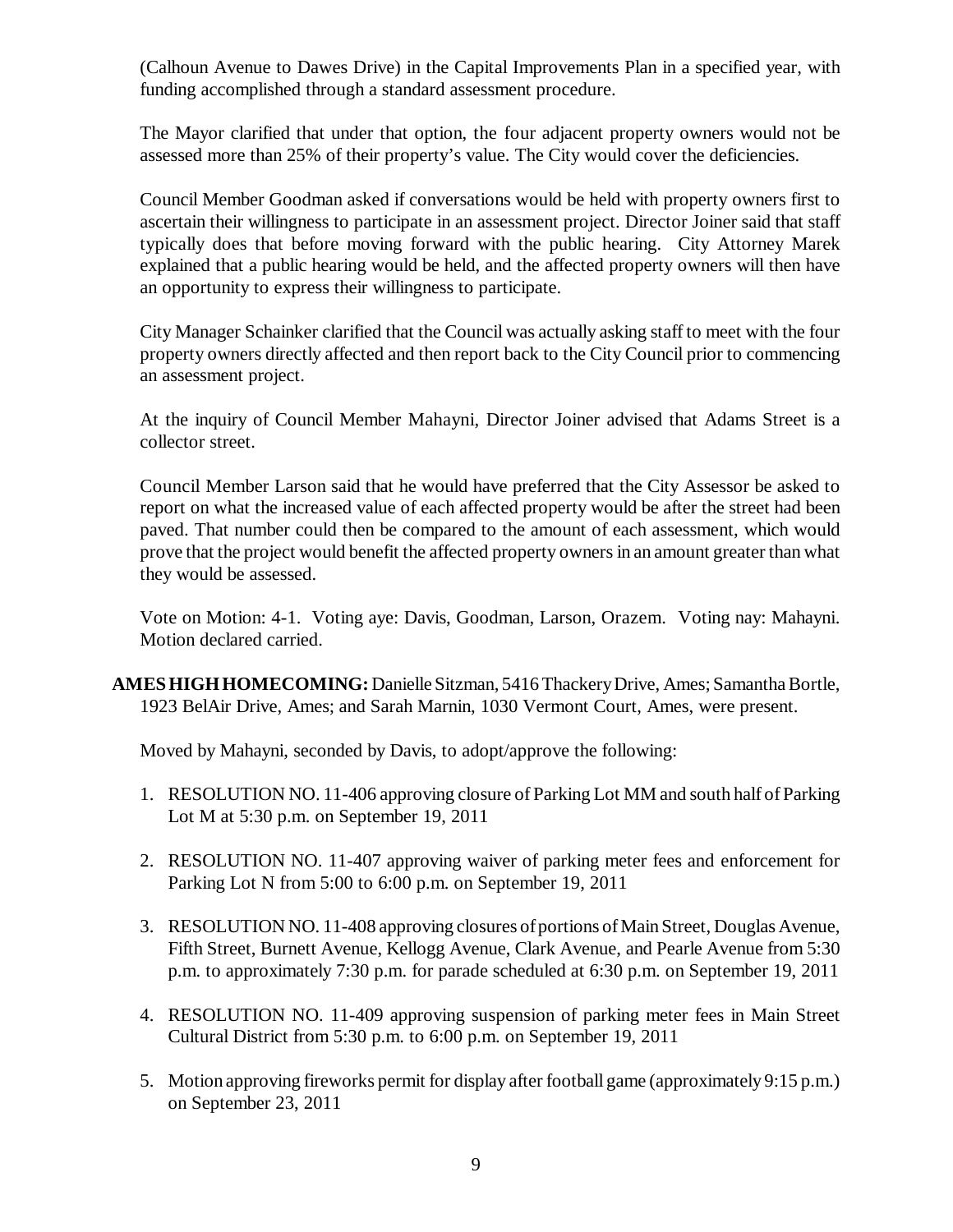6. RESOLUTION NO. 11-410 approving waiver of fee for Fireworks Permit

Roll Call Vote: 5-0. Resolutions/Motions declared adopted/approved unanimously, signed by the Mayor, and hereby made a portion of these minutes.

**MUSIC WALK ON SEPTEMBER 15, 2011:** Moved by Mahayni, seconded by Goodman, to adopt RESOLUTION NO. 11-411 approving waiver of fees for electricity usage in the entire MSCD from 3:00 to 8:00 p.m.

Roll Call Vote: 5-0. Resolution declared adopted unanimously, signed by the Mayor, and hereby made a portion of these minutes.

Motion by Mahayni, seconded Goodman, to adopt RESOLUTION NO. 11-412 approving waiver of parking meter fees and enforcement for MSCD from 3:00 p.m. to 8:00 p.m. Roll Call Vote: 5-0. Resolution declared adopted unanimously, signed by the Mayor, and hereby made a portion of these minutes.

Moved by Mahayni, seconded by Goodman, to approve Blanket Temporary Obstruction Permit for MSCD from 3:00 p.m. to 8:00 p.m.

Vote on Motion: 5-0. Motion declared carried unanimously.

Moved by Mahayni, seconded by Goodman, to approve Blanket Vending License for MSCD from 3:00 p.m. to 8:00 p.m.

Vote on Motion: 5-0. Motion declared carried unanimously.

Moved by Mahayni, seconded by Goodman, to adopt RESOLUTION NO. 11-413 approving waiver of fee for Blanket Vending License.

Roll Call Vote: 5-0. Resolution declared adopted unanimously, signed by the Mayor, and hereby made a portion of these minutes.

Moved by Mahayni, seconded by Goodman, to adopt RESOLUTION NO. 11-414 approving use of six parking spaces at the intersection of Main Street and Kellogg Avenue for food vendors. Roll Call Vote: 5-0. Resolution declared adopted unanimously, signed by the Mayor, and hereby made a portion of these minutes.

**"WELCOME TO AMES" EVENT ON AUGUST 26, 2011:** Moved by Mahayni, seconded by Goodman, to adopt RESOLUTION NO. 11-415 approving closure of street and metered parking spaces on Chamberlain Street between Welch and Stanton Avenues from Noon to 8:00 p.m. Roll Call Vote: 5-0. Resolution declared adopted unanimously, signed by the Mayor, and hereby made a portion of these minutes.

Moved by Mahayni, seconded by Goodman, to adopt RESOLUTION NO. 11-416 approving closure of lot and parking spaces in Chamberlain Lot Y Roll Call Vote: 5-0. Resolution declared adopted unanimously, signed by the Mayor, and hereby made a portion of these minutes.

Moved by Mahayni, seconded by Goodman, to adopt RESOLUTION NO. 11-417 approving waiver of fees for electricity usage.

Roll Call Vote: 5-0. Resolution declared adopted unanimously, signed by the Mayor, and hereby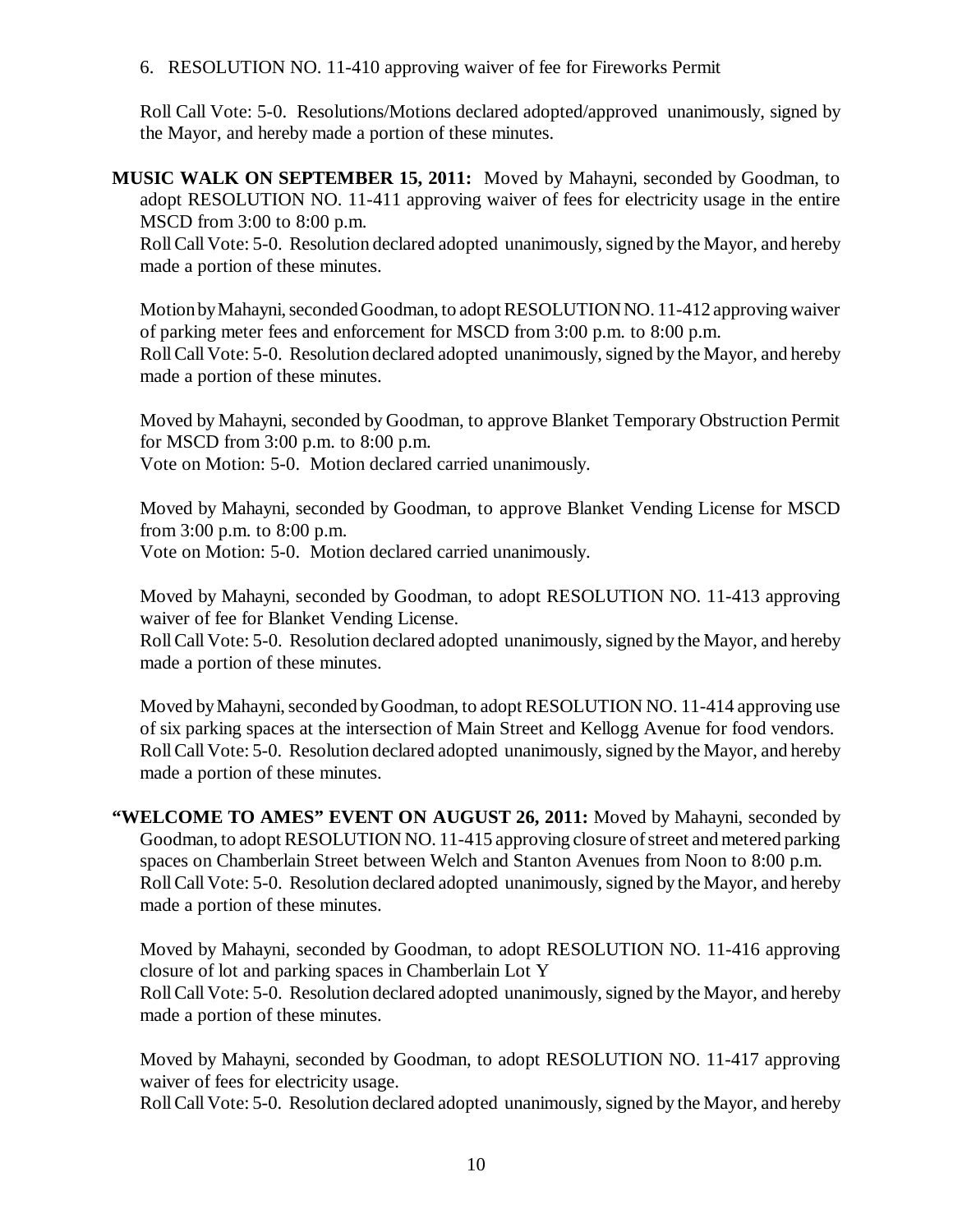made a portion of these minutes.

**5-DAY LICENSES FOR OLDE MAIN BREWING COMPANY:** Moved by Mahayni, seconded by Davis, to approve two 5-Day licenses for Olde Main Brewing Company at ISU Alumni Center, 420 Beach Avenue:

a. Class C Liquor - August 31 - September 4

b. Special Class C Liquor - September 10 - 14

Vote on Motion: 5-0. Motion declared carried unanimously.

**NEW CLASS B BEER PERMIT FOR LITTLE TAIPEI:** Moved by Goodman, seconded by Davis, to approve a new Class B Beer Permit for Little Taipei, 2514 Chamberlain Street. Vote on Motion: 5-0. Motion declared carried unanimously.

**EXTENSION OF OUTDOOR SERVICE AREA FOR BUFFALO WILD WINGS:** Moved by Goodman, seconded by Davis, to approve an extension of Outdoor Service Area for Buffalo Wild Wings, 400 South Duff, for ISU home football games between September 3 and November 18, 2011.

Vote on Motion: 5-0. Motion declared carried unanimously.

**EXTENSION OF OUTDOOR SERVICE AREA FOR WEST TOWNE PUB:** Moved by Mahayni, seconded by Davis, to approve an extension of Outdoor Service Area for West Towne Pub, 4518 Mortensen Suite 101, for ISU vs. Iowa football game on September 10, 2011. Vote on Motion: 5-0. Motion declared carried unanimously.

**NEW CLASS C LIQUOR LICENSE FOR WHISKEY RIVER:** Moved by Goodman, seconded by Davis, to approve a new Class C Liquor License for Whiskey River, 134 Main Street, pending issuance of a Certificate of Occupancy.

Vote on Motion: 5-0. Motion declared carried unanimously.

**NEW SPECIAL CLASS C LIQUOR LICENSE & OUTDOOR SERVICE FOR NOODLES & COMPANY:** Moved by Davis, seconded by Mahayni, to approve a new Special Class C Liquor License & Outdoor Service for Noodles & Company, 414 South Duff Avenue, pending issuance of a Certificate of Occupancy.

Vote on Motion: 5-0. Motion declared carried unanimously.

**2011/12 ANNUAL ACTION PLAN PROJECTS FOR COMMUNITY DEVELOPMENT BLOCK GRANT PROGRAMS:** Vanessa Baker-Latimer, Housing Coordinator, advised that, due to the August 2010 flood event, the City became eligible to apply for grant money under the federal Hazard Mitigation Grant Program (HMGP). Under HMGP, the City applied for grant funds to support a property acquisition or "Flood Buyout" project. The HMGP program requires a 15% local match, and the City was notified that CDBG funds would qualify for this match. The Council then set aside approximately \$500,000 of the 2010-11 CDBG allocation to be used as possible matching dollars for implementation of the flood buyout program. However, the designated properties did not meet FEMA's funding threshold for HMGP funding, and the City withdrew its application. This consequently requires that the \$500,000 of CDBG funding be reallocated to other programs.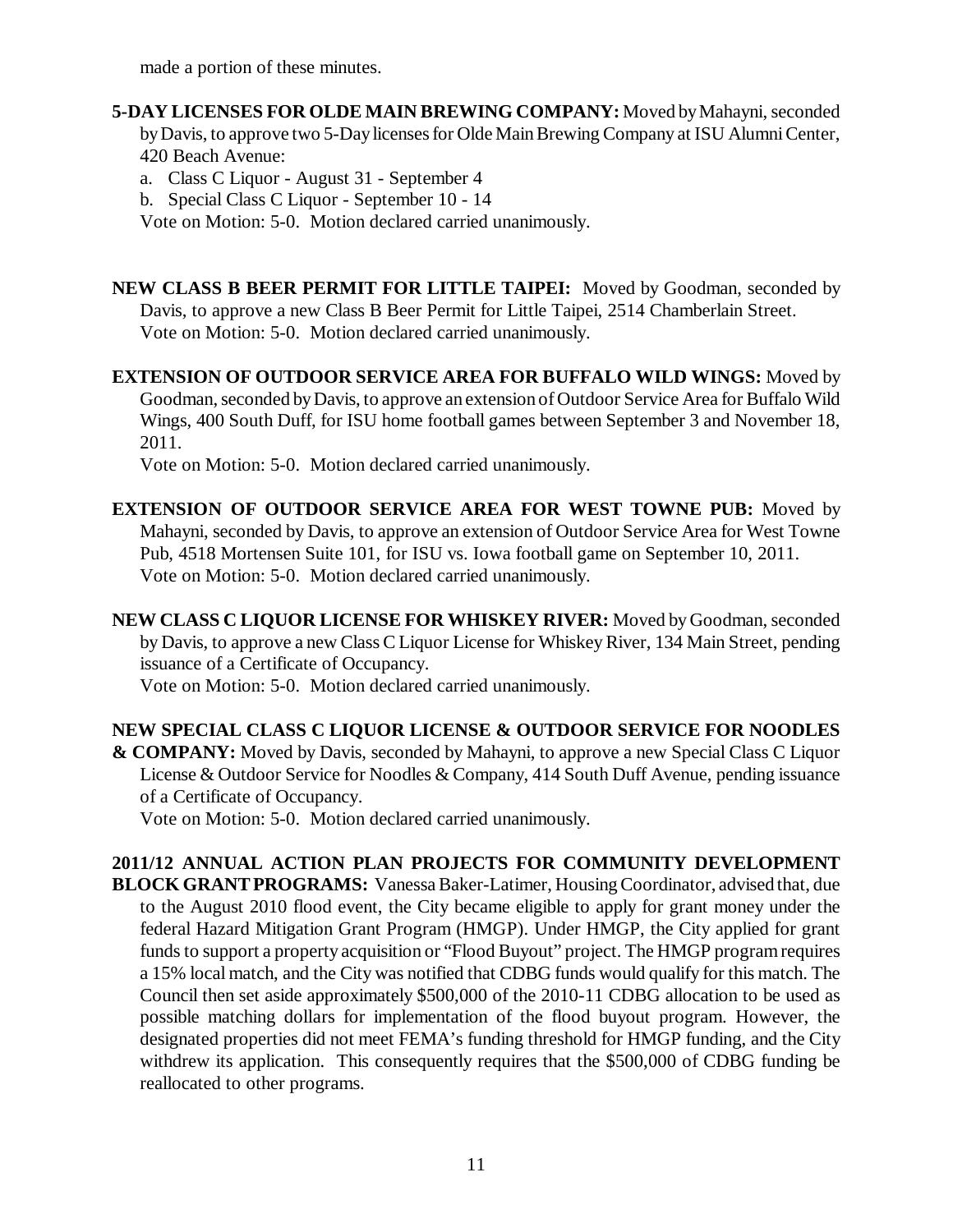Ms. Baker-Latimer reviewed the proposed amended budget for the 2011-12 Annual Action Plan program activities. She explained that the activities being recommended are the same as in the original Action Plan, but have revised funding amounts. These activities directly focus on the City Council goal of strengthening neighborhoods. The 2011-12 Annual Action Plan Program activities were reviewed, specifically the (1) Neighborhood Sustainability Program [includes the Home Improvement Rehabilitation Program, the Homebuyer Assistance Program, and the Slum and Blight Program], and (2) Public Improvement Program [includes the Neighborhood Infrastructure Improvement Program].

Housing Coordinator Baker-Latimer provided the staff's rationale for not proposing new projects to replace the Flood Buy-out Program as follows: (1) The proposed projects are consistent with the City's goals and priorities to focus on neighborhood sustainability by improving both the housing stock and the infrastructure in low- and moderate-income vital core neighborhoods. (2) The proposed projects reduce the downtime that would result from starting new programs that can affect the City's ability to meet HUD's timely expenditure requirements. (3) The number of projects for FY 2011-12 reflects the workload capacity of the current full-time staff due to the reduction in the number of FTE staff assigned to the Housing Division.

It was pointed out by Ms. Baker-Latimer that all of the proposed activities would be of 100% benefit to low- and moderate-income persons and/or neighborhoods except for the Slum and Blight Activity (Dangerous Building Removal Program).

According to Ms. Baker-Latimer, if the City Council is in agreement with the proposed amended 2011-12 Action Plan Projects, the next steps would be to solicit input from citizens on these projects and then to bring any public comments back to City Council at its September 13 meeting for finalization of projects to be included in the amended 2011-12 Action Plan.

At the inquiry of Council Member Goodman, Ms. Baker-Latimer stated that she was not optimistic that the City would continue to receive federal funding in the future.

Moved by Davis, seconded by Mahayni, directing staff to obtain public input on the proposed amended 2011/12 Annual Action Plan projects for the Community Development Block Grant programs.

Vote on Motion: 5-0. Motion declared carried unanimously.

**FACADE GRANT APPLICATIONS:** City Planner Jeff Benson explained that, in May 2011, the City Council directed that all of the applications for Downtown Façade Improvement grants for each fiscal year be reviewed and awarded at one time. To aid in comparing applications, the Council also established a scoring process. According to Mr. Benson, the number of grants awarded is based on the number of grant requests, the costs of the improvements, and the budget available for the Downtown Façade Improvement Fund. Mr. Benson stated that funding is \$111,662 for the 2011/12 fiscal year.

Mr. Benson advised that seven grant applications were received by August 1, 2011. Two owners of businesses and properties on Main Street, along with two City staff, evaluated these grant applications based on scoring criteria. All of the projects are located in the two blocks between Kellogg and Duff Avenues. Highlights of each project were given by Mr. Benson. Three of the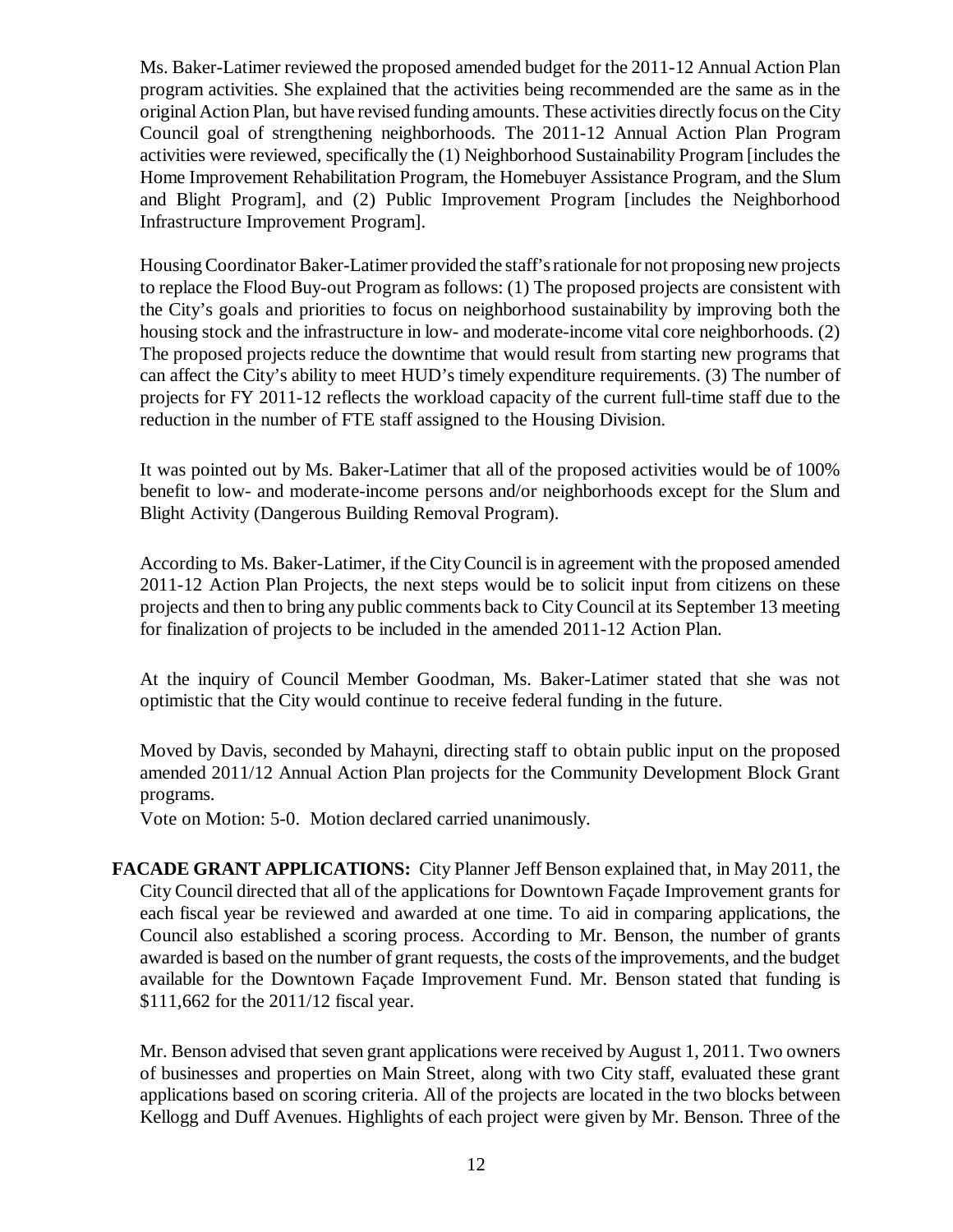projects are planned for implementation this fall, and two for next spring. Current grant guidelines require completion of projects within six months of the Notice to Proceed. Based on experience with past projects, staff would set November 1, 2012, as the completion date for the projects.

According to Mr. Benson, two grant applications each have been received from Emerhoff's and Moormans. The Moormans own and occupy two, interconnected 25-foot building bays (or "fronts"), and Emerhoff's owns and occupies one 25-foot bay plus half of another 25-foot adjacent, but not interconnected, bay. Emerhoff's owns the other half bay and leases it to another retail business. The grant applications include improvements to all the facades. Mr. Benson reminded that, in its discussion on April 12, the City Council directed that more points be given to projects that include more than one 25-foot bay in one building, but that multiple grants would not be awarded. The scores given assume that both 25-foot bays will be completed if only one grant is awarded in each case. However, the owners have said that the total amount of both grants is very significant to their projects and neither has decided whether the project would proceed with the support of only one grant. If either or both of the projects do not proceed, then the next grant cycle in spring 2012 would award the remaining funds. If an owner proceeds with improvements to only one 25-foot bay, a second grant could be awarded during the second grant round in a fiscal year if funds are still available, but would still be ranked lower than applications for projects never before funded.

Mr. Benson advised that the \$65,551 total is \$46,111 less than the total funding available of \$111,662. The \$46,111 could be awarded in a second grant cycle later in the 2011/12 fiscal year.

Ron Eagan, 1137 Johnson, Ames, member of the Ames American Legion Post 37, said that the Legion is embarking on an extensive renovation project to the interior and exterior of its building located at 225-227 Main. The project is estimated to cost approximately \$440,000. Sarah Schendel, 212 Walnut Street, Ames, explained the benefits that the American Legion provides to the community. Ms. Schendel gave the history of the Legion building.  $M_i$  i c h a e l

> Deacon, 317 Ninth Street, Ames, asked f o r the  $C$  o u n c i  $l$ ' s approval of the Legion's facade grant application.

Dennis Jones, 4211 Stone Brooke Drive, Ames, described the Facade Grant being requested for the Pantatorium building located at 410 Douglas. The grant would pay for the canopy and the store front windows. Unrelated to the grant request, Mr. Jones asked that the City reinstall the street light in front of the building. Council Member Larson asked what the building will be used for. Mr. Jones advised that the tenant will be KHOI Community Radio.

Mark Peterson, 303 Westbrook Lane, Ames, stated that he was representing 215, 217, and 219 Main Street, Ames. These buildings house Emerhoff's Footwear and Ngaire Photography. Mr. Peterson said that he was pleased the projects are located in the core of the downtown area; the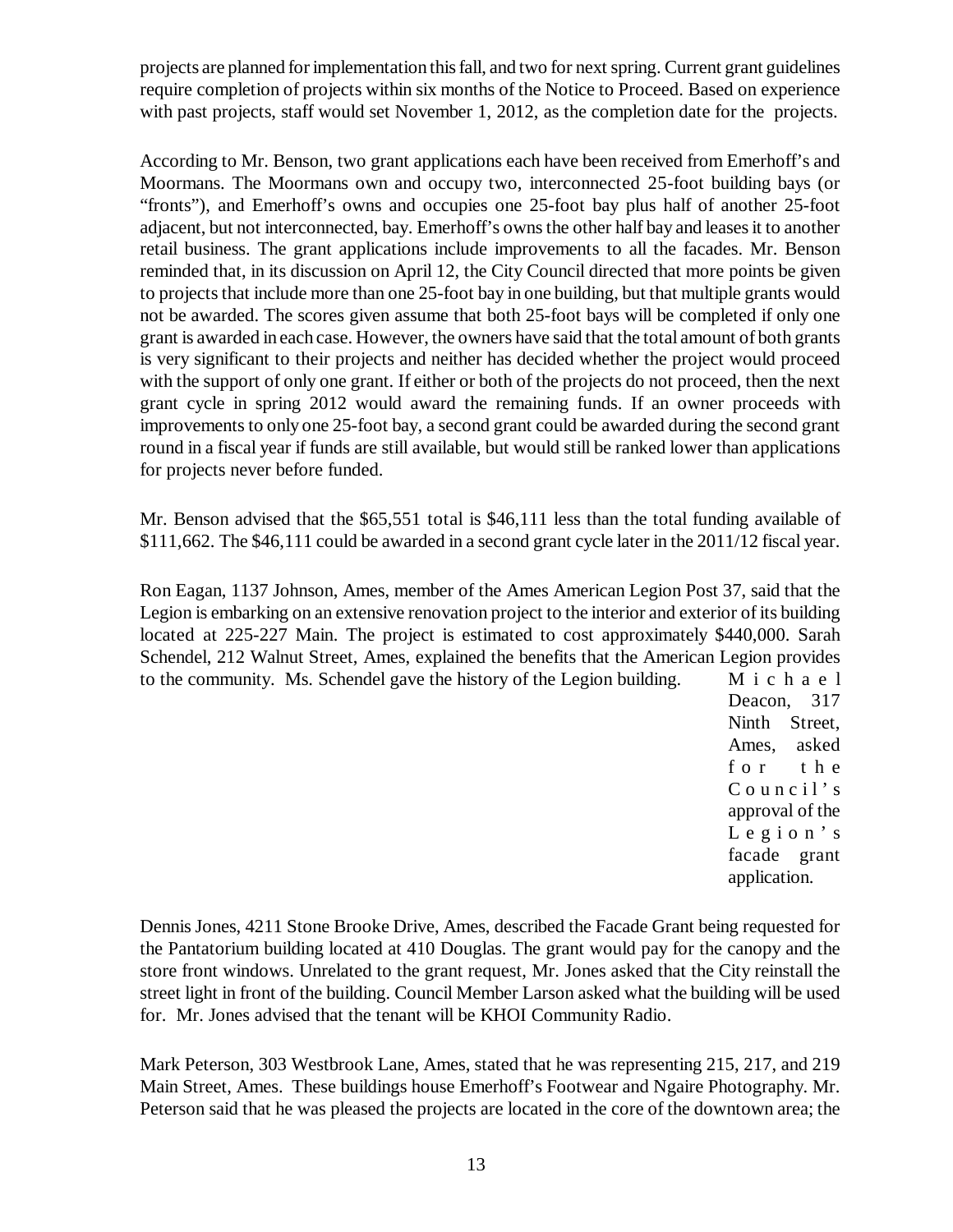improvements will have a large impact.

Moved by Goodman, seconded by Mahayni, to adopt Resolution No. 11-418 approving the projects listed in the table entitled "Downtown Facade Improvement Grants for FY 2011-2012" for a total of \$65,551 from the Downtown Facade Grant Program, specifically,

| 410 Douglas Avenue  | Pantorium                | \$4,500 |
|---------------------|--------------------------|---------|
| 115 Main Street     | Retail business          | 15,450  |
| 217-219 Main Street | Emerhoff's Footwear      | 16,000  |
| 226 Main Street     | <b>Moorman Clothiers</b> | 16,000  |
| 225-227 Main Street | American Legion          | 13,601  |

Noting the two grants being asked for by two businesses, Council Member Orazem asked if the Council could consider allocating half of the request for the second part of the project since the budget would allow for that. Council Member Goodman noted that the guidelines already decided on by Council were set to allow for other owners who had not received grants previously to have a chance to receive funding.

Roll Call Vote: 5-0. Resolution declared adopted unanimously, signed by the Mayor, and hereby made a portion of these minutes.

The meeting recessed at 9:22 p.m. and reconvened at 9:29 p.m.

**AIRPORT PROTECTION PLANNING:** City Planner Sam Perry explained that currently, the only reference to protecting the continued viability of the Ames Municipal Airport is in *Ames Municipal Code* Section 29.408 (6). That Section addresses heights of buildings constructed within 750 feet of the property boundary of the Airport, mandating that they be in compliance with height restrictions from the Federal Aviation Administration. According to Mr. Perry, that *Code* section leaves a gap in necessary airport protection because navigable airspace can be impacted by many kinds of obstructions and by incompatible uses located in critical flight path areas that go well beyond the 750 feet. Navigable airspace is defined by the FAA pursuant to Title 14 of the *Code of Federal Regulations* (FAR) Part 77. FAR Part 77 surfaces are those air spaces above and around airports that required protection from potential obstructions that might interfere with airport traffic. If development happens that conflicts with Part 77 surfaces, then the FAA's response is to alter the pilot's flight path into the runway in order for it to be safe. These alterations could lead a pilot to choose a different airport because of personal preference or a certain aircraft's physical limitations. Mr. Perry pointed out that, although the Ames Municipal Airport is not a commercial passenger airport, it is still very important to the viability of local businesses, recreational uses, and airport-based flight instruction.

Mr. Perry described the current development review process followed when an application is submitted for property within an area on the Part 77 map: The City requests that a federal notice be filed. That notice notifies the FAA of the height and location of the building at least 30 days prior to commencement of construction. According to Mr. Perry, the notice is required by federal law, but it does not give the City any police power to limit construction if a conflict is identified by the FAA. The FAA serves as the City's agency of expertise, but it does not have local control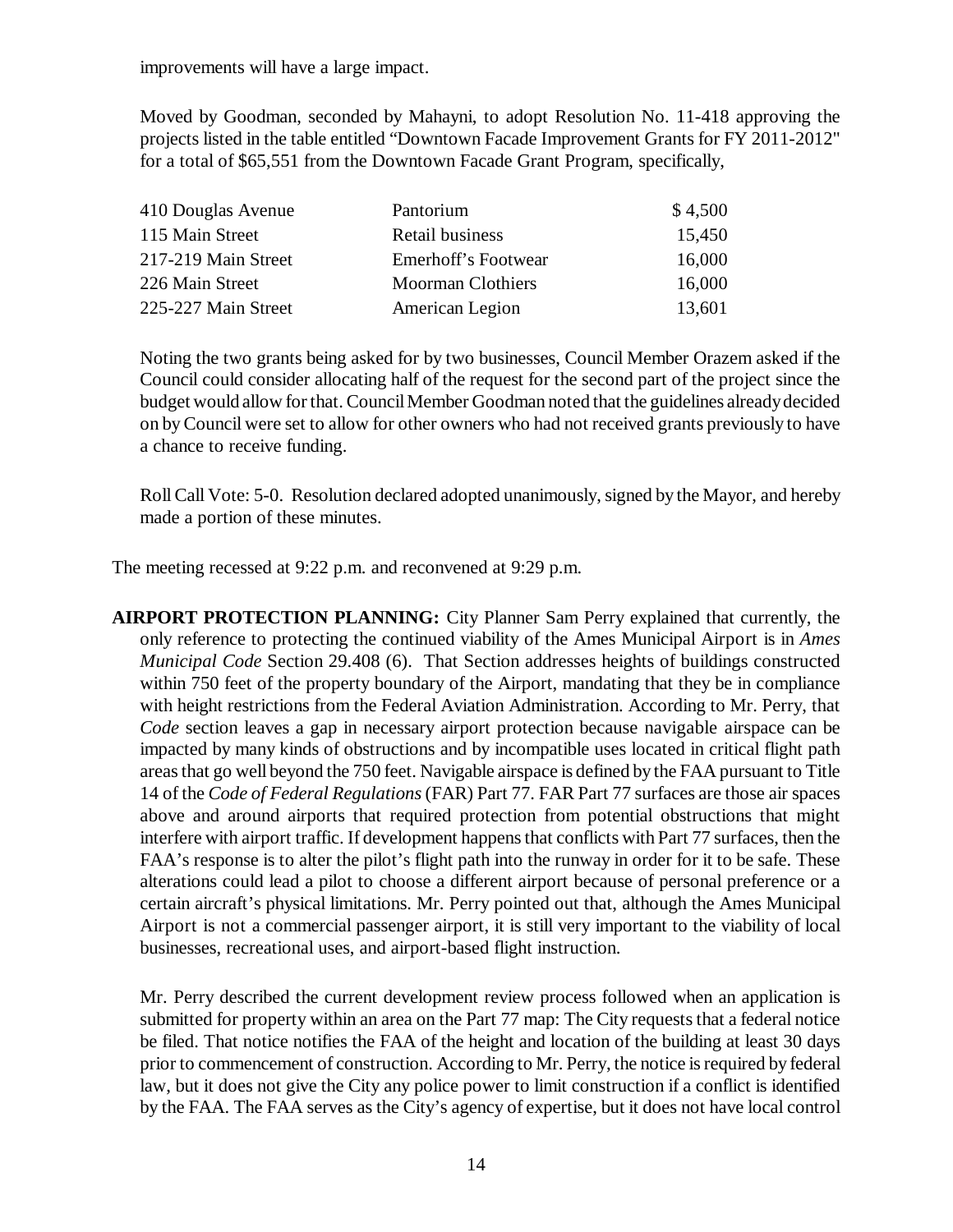on development; the FAA's main role is to administer airport traffic and safety. Therefore, if the City allows development that conflicts with safe operation of the airport approaches, runway access could be more difficult for pilots.

According to Mr. Perry, while the City does not have standards to directly regulate development within critical flight paths, through the subdivision process, it may have some ability to limit the intensity of development for any plats created within those flight paths and/or to acquire easements to limit structure height in those areas. The City's subdivision process allows the Council to consider the impacts of the subdivision on existing public improvements. However, this provision is primarily intended to help the Council determine if additional public improvements may be necessary to alleviate any burdens on existing infrastructure created by the subdivision. Mr. Perry advised that rezoning, LUPP amendments, and similar discretionary actions may also provide opportunity to address the impacts of development on airport flight paths.

Mr. Perry recalled that the City Council recently approved a rezoning on South Duff Avenue, south of Highway 30, for which an airport easement was acquired as a condition of the rezoning. Rezoning land is a discretionary action by the City Council, so the acquisition of an airport easement is legal and supported by Goal 7 in the Land Use Policy Plan. However, such

discretion cannot be applied to site plan or building permit approval, which is subject to specifically defined standards in the zoning and building codes.

It was stated by Mr. Perry that the Iowa DOT supports airports through its Office of Aviation, and state funding is set aside for a grant program to assist cities in writing codes and policies to protect airports from the incremental encroachment of urban development. *Code of Iowa* Chapter 329 gives cities the police power to protect airports.

Traffic Engineer Damion Pregitzer reported that a Master Plan for the airport was completed by Snyder and Associates in 2008. The Master Plan identifies areas around the airport which need protection. Some of those areas are already protected by the City through fee-simple ownership or easements. The Master Plan also identified obstructions such as existing trees and buildings that are on private property.

Council Member Larson left the meeting at 9:42 p.m.

Mr. Perry advised that another potential conflict is airport noise near residential living. While housing near airports is typically built after the airports were established, new residents often complain about airport light, noise, and operations, which places increased pressure on airport operators to limit or change their operational activities. There are examples of airports that have had to shut down and/or relocate because of residential encroachment. In response, some cities have opted to require that new residential subdivisions record documents with each lot so that owners are aware of airport operations and cannot contest them or request additional mitigation. According to Mr. Perry, that type of language was also included in the most recent airport easement on South Duff Avenue.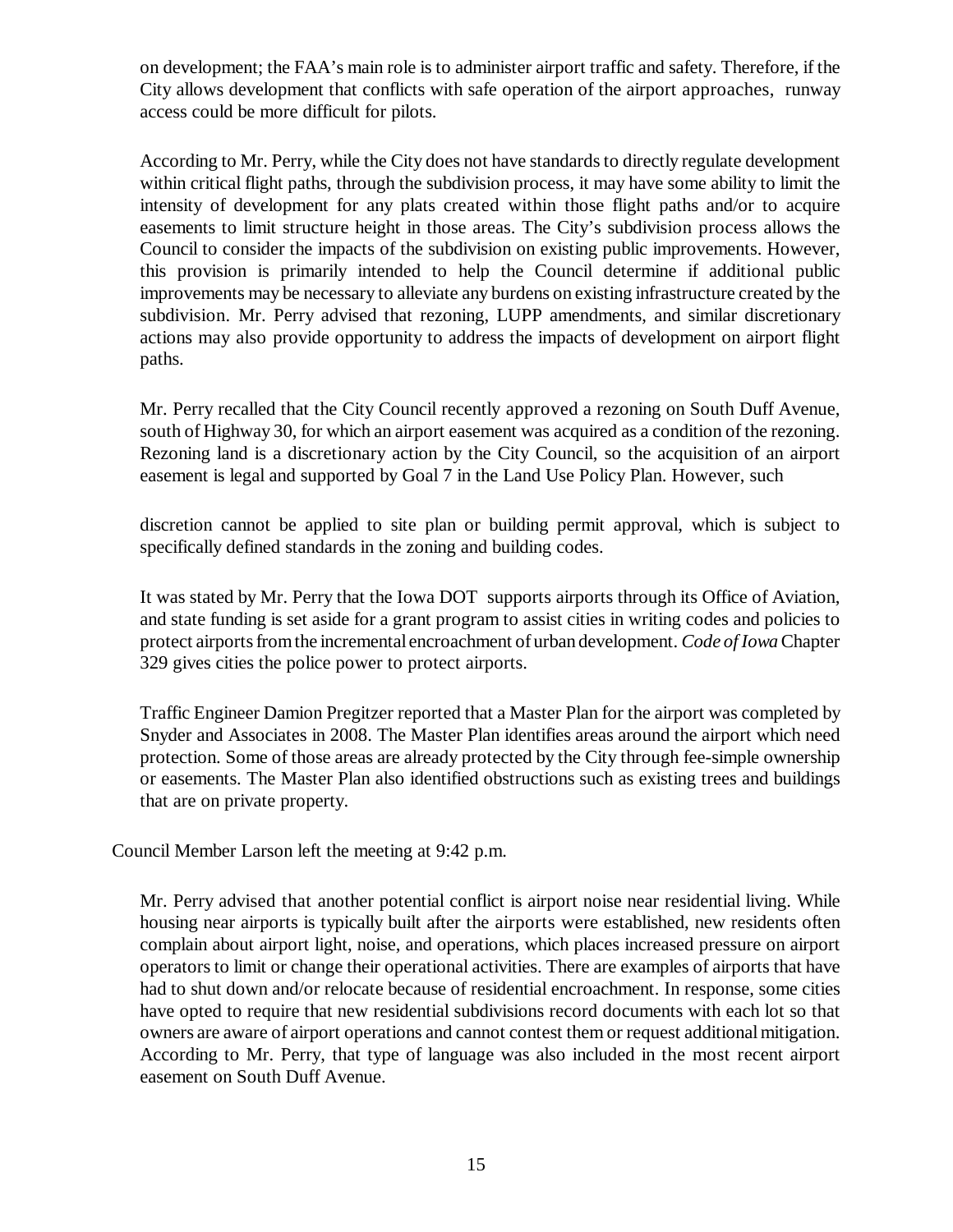The Council was told by Mr. Perry that one of the topics that it will need to address is existing development. He said that some jurisdictions have dealt with this by allowing existing uses as long as they do not expand. One positive aspect of the existing situation in Ames is that development around the airport is currently not very dense. Additionally, the City does own land beyond the runway areas. Mr. Perry pointed out that putting an airport protection ordinance in place now would ensure consistent regulation in the future.

City Manager Schainker requested direction from the City Council as to what level of regulation was desired. He suggested that Council direct staff to contact comparable cities that have land use restrictions in their airport zoning ordinances to ascertain what techniques they use.

Moved by Davis, seconded by Goodman, to direct Council to contact other cities of comparable size (e.g., Des Moines, Cedar Rapids, Dubuque) that have land use restrictions in their airport zoning ordinances and determine what airport protection techniques are being used. Vote on Motion: 4-0. Motion declared carried unanimously.

**PURCHASE OF BUSES:** Moved by Davis, seconded by Mahayni, to adopt RESOLUTION NO. 11-419 approving a contract with Gillig Corporation of Hayward, California, in an amount notto-exceed \$1,960,000 for the purchase of five 40' buses, contingent upon Transit Board of Trustees approval.

Roll Call Vote: 4-0. Resolution declared adopted unanimously, signed by the Mayor, and hereby made a portion of these minutes.

**PROPOSED CITY LOGO:** Due to there being only four Council members currently in attendance, Mayor Campbell suggested that this item be again tabled until the next regularly scheduled meeting.

Moved by Mahayni, seconded by Davis, to table this item until the Council's next Regular Meeting.

Vote on Motion: 4-0. Motion declared carried unanimously.

**ADDITIONAL NORTHERN ANNEXATION FOR RESIDENTIAL DEVELOPMENT:** Assistant City Manager Bob Kindred summarized the staff report.

Joanne Olson, 3817 Columbine Avenue, Ames, said that the issue of northern growth continues to focus on who is paying to pave Grant Avenue. According to Ms. Olson, Hyde Avenue does not have the geometric design features of a collector road, yet it will be used as such. In her opinion, Hyde Avenue was built as a local road. She believes that the time is now to determine the best access to the new development [Rose Prairie]. Ms. Olson pointed out that access to Rose Prairie is not addressed in the staff report pertaining to additional northern annexation. She told the Council that the residents of the area believe that the City is ignoring the issue of the park that is located at Hyde and Bloomington. Ms. Olson noted that she had been before the Council previously asking to get answers to several questions. She asked the Council when the residents of the area would get answers to the issues that had been raised.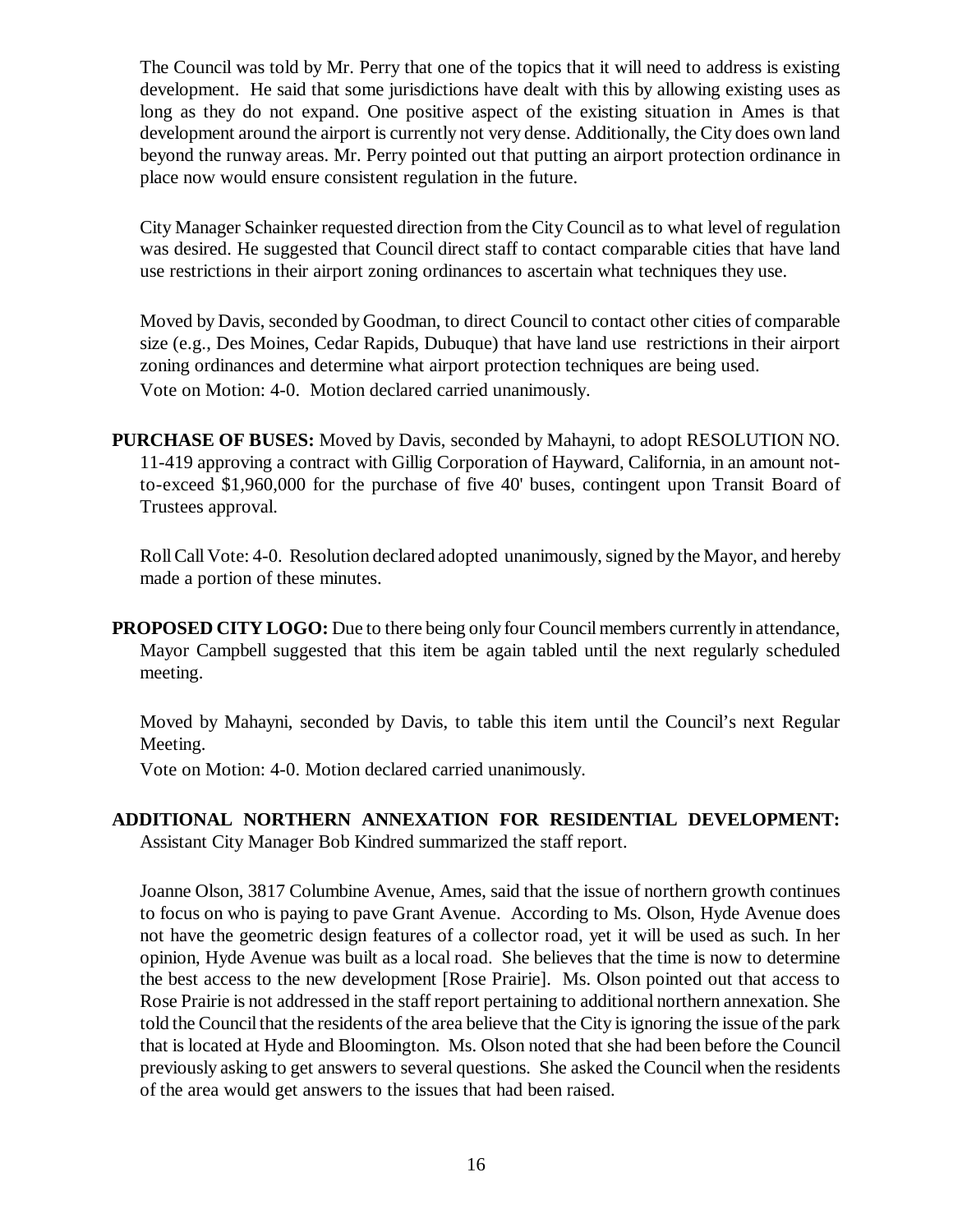Council Member Larson returned to the meeting at 10:03 p.m.

City Manager Schainker reported that the staff had hoped to have a coordinated approach among all three developers (Rose Prairie, Hunziker, Quarry Estates), specifically regarding the paving of Grant Avenue and infrastructure improvements (water main extensions; sewer main extensions; and off-site improvements, i.e., intersection improvements; electric distribution system extension, phosphate-free fertilizer; residential fire sprinklering; and densities).

 Kurt Friedrich, Friedrich Development, 619 East Lincoln Way, Ames, as owner of Quarry Estates, stated that they have signed an agreement with the City; however, it was done in haste in an attempt to work out the issues that would allow for development of their land. He said the one glaring issue that is problematic for Friedrich is the fire sprinklering requirement. Requiring fire sprinklering will cause an expense of approximately \$10,000 per household to cover the cost.

Mr. Friedrich asked that the City take a leadership role and install the infrastructure upfront. Each developer would then pay its proportionate share. According to Mr. Friedrich, he does not see Rose Prairie, Quarry Estates, or the land owned by Hunziker's developing without the City installing the infrastructure. Mr. Friedrich told the Council that the City is almost out of lots for people to build. He does not want to see any more "leakage" from the Ames community to communities to the south. Mr. Friedrich asked the Council to address the fire sprinklering issue and then step up and take the leadership role to install the infrastructure.

Council Member Mahayni expressed frustration in that all three developers have different opinions over what they are willing to do to move the development forward. Mr. Friedrich committed that, if the project moves forward and all three developers are in agreement to go forward with the project, Friedrichs will agree to pay its proportionate share of the costs.

Chuck Winkleblack, Hunziker & Associates, 105 S.  $16<sup>th</sup>$  Street, Ames, stated that the costs came in 46% higher than what had been indicated initially. He stated that he needs the entire design of the development to be determined first. Mr. Winkleblack said that he is unwilling to negotiate one item at a time because developers cannot get a handle on what their total costs will be. According to Mr. Winkleblack, he has been unwilling to pay for costs that are not associated with the development, e.g., removing infrastructure and replacing it with new infrastructure. Regarding the fire sprinklering requirement, Hunziker  $\&$  Associates is not willing to put sprinklers in every residence as it would add \$10,000 per home. Mr. Winkleblack added that Hunziker & Associates has been building homes in Ames for over 60 years, and they have not once been asked to install sprinklers in a residential development.

Council Member Goodman said he was not a proponent of fire sprinklering; however, he is a proponent of avoiding future costs to the citizens of Ames of building an additional fire station. Council Member Larson reiterated his opinion that the real problem is with emergency services, not fire calls. Council Member Schainker pointed out that it is the Council's prerogative to change its emergency response time goal.

Assistant City Manager Kindred said that the density issue and the Conservation Subdivision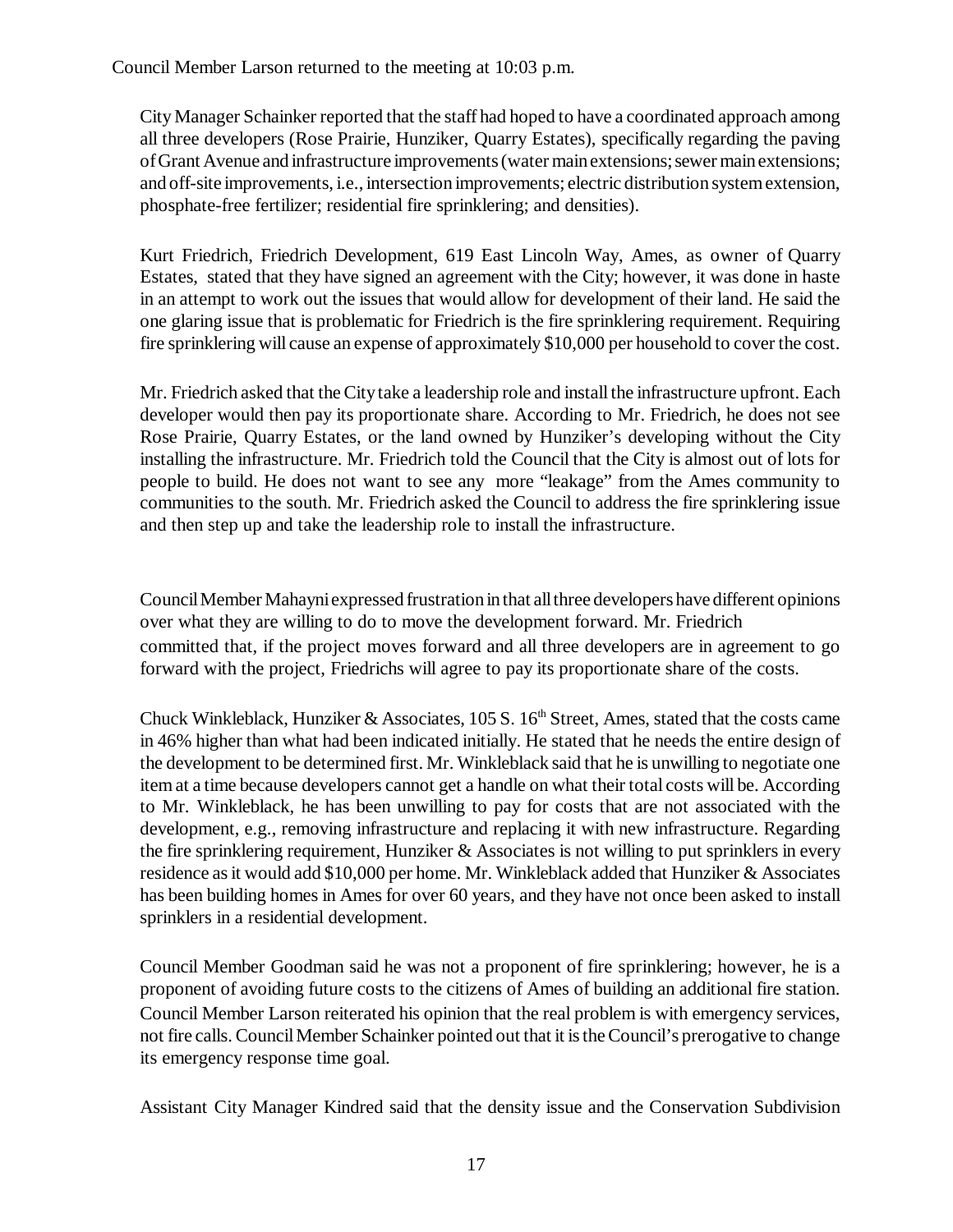Ordinance provisions can be addressed when Quarry Estates requests approval. The two main issues are residential sprinklering and infrastructure improvements. Mr. Kindred clarified that the Ames Fire Chief has never gone on record as saying that residential sprinklers replace a fire station.

Council Member Mahayni said that the Council needs to know what the major issues are, who is going to pay for what, and when is the project going to start. Mr. Kindred said that the developers have agreed to pay for a proportion of the paving of Grant Avenue as long as the City pays its 23%. The three developers have not agreed on sharing infrastructure costs.

Council Member Goodman noted that the City cannot carry the cost of infrastructure for all developments until it is time for them to "hook up." He feels that is unreasonable and an undue burden on taxpayers.

Mr. Kindred noted that the issue is very complex with three different parties with separate developments. Listening to the concerns about Hyde Avenue and the issues regarding infrastructure pointed to the fact that previous City Councils had been very clear that Ames was not going to grow north of Bloomington Road. The Council then made a decision to grow to the north, and developers invested in land in that area to develop.

Mayor Campbell summarized that the two issues that needed to be addressed at this time were emergency response time and installation of infrastructure. City Manager Schainker pointed out

that the Council had already directed staff to come back with a report on emergency response times.

Council Member Larson said it was clear to him that what was needed was to determine what the cost will be for the infrastructure and who will pay for what. He asked when that would be known. City Manager Schainker stated that if he was referring only to preliminary design and the costs based on the preliminary design, staff could bring that back to Council at its next meeting.

Moved by Larson, seconded by Orazem, to direct staff to report back to Council on September 13, 2011, on options for financing the preliminary design of the infrastructure (water, sewer, streets).

Vote on Motion: 5-0. Motion declared carried unanimously.

# **HEARING ON EASEMENTS FOR FIRST UNITED METHODIST CHURCH:** Mayor Campbell opened the public hearing.

Dale VanderSchaaf, 2602 Tyler Avenue, Ames, Chair of the Church Steering Committee, reported that a groundbreaking for the Church expansion project occurred on August 21, 2011. He expressed appreciation to the City staff for their assistance. The nearly \$4 million project is planned to officially get underway in approximately three weeks.

There being no one else who wished to speak, the Mayor closed the hearing.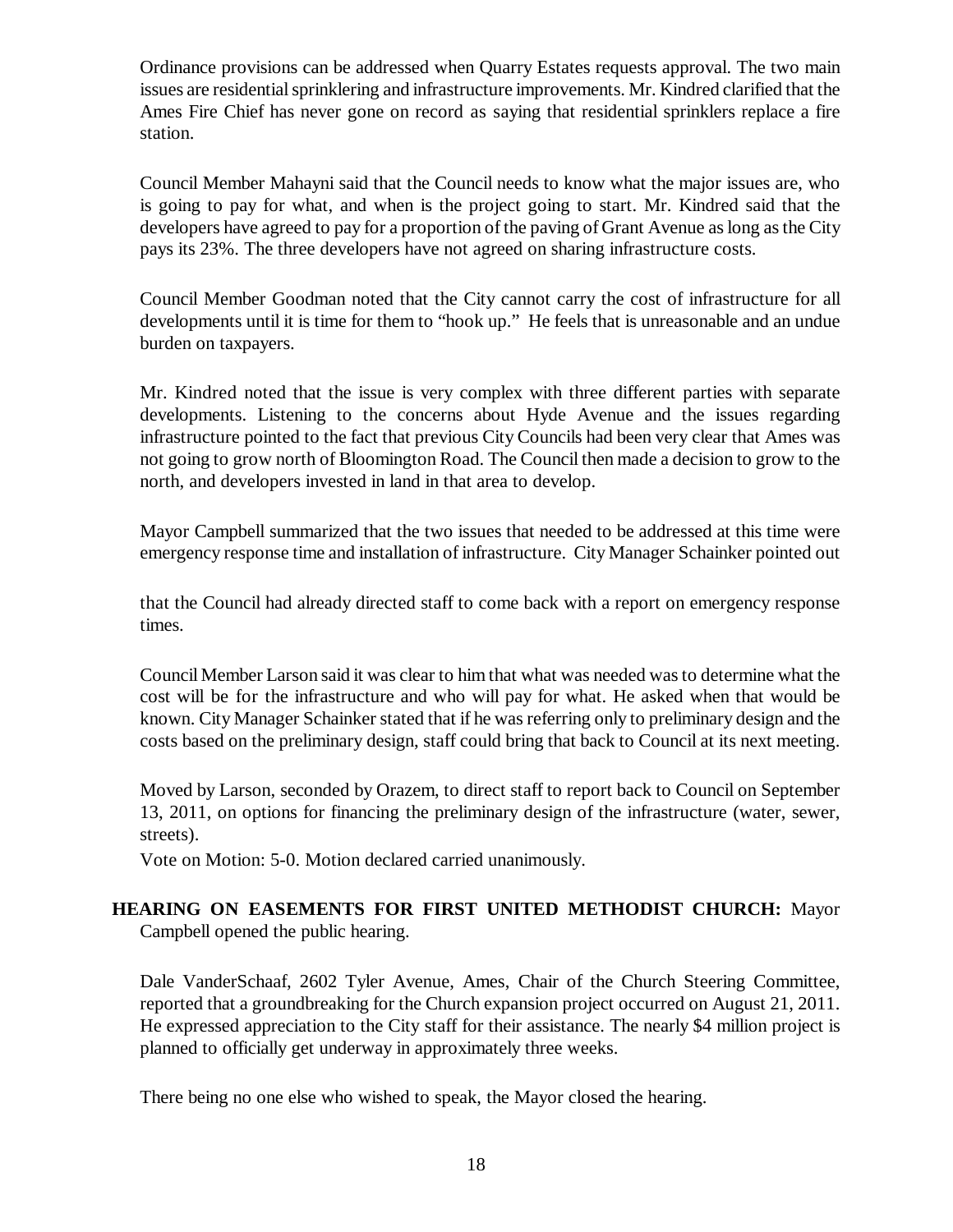Moved by Goodman, seconded by Mahayni, to adopt RESOLUTION NO. 11-420 approving an Access Easement.

Roll Call Vote: 5-0. Resolution declared adopted unanimously, signed by the Mayor, and hereby made a portion of these minutes.

Moved by Goodman, seconded by Mahayni, to adopt RESOLUTION NO. 11-421 approving a Storm Sewer Easement.

Roll Call Vote: 5-0. Resolution declared adopted unanimously, signed by the Mayor, and hereby made a portion of these minutes.

# **HEARING ON ORDINANCE TO ALLOW CONCRETE BATCH PLANTS THROUGH A SPECIAL USE PERMIT FROM ZONING BOARD OF ADJUSTMENT:** The public hearing

was opened by the Mayor. She closed same after no one came forward to speak.

Moved by Mahayni, seconded by Davis, to pass on first reading an ordinance to allow concrete batch plants in the HOC District and Ag District through a Special Use Permit from the Zoning Board of Adjustment.

Roll Call Vote: 4-1. Voting aye: Davis, Larson, Mahayni, Orazem. Voting nay: Goodman. Motion declared carried.

**HEARING ON ORDINANCE AMENDING THE FLOOD PLAIN ZONING REGULATIONS:** Mayor Campbell opened the hearing and closed same after no one asked to speak.

Moved by Mahayni, seconded by Davis, to pass on first reading an ordinance amending the flood plain zoning regulations to allow public infrastructure as permitted use in Floodway Overlay District and to amend references to professional engineers.

Roll Call Vote: 4-1. Voting aye: Davis, Larson, Mahayni, Orazem. Voting nay; Goodman. Motion declared carried.

Moved by Goodman, seconded by Davis, to pass on first reading an ordinance regarding references to professional engineers.

Roll Call Vote: 5-0. Motion declared carried unanimously.

**HEARING ON 2009/10 CONCRETE PAVEMENT IMPROVEMENTS:** The public hearing was opened by the Mayor. No one requested to speak, and the hearing was closed.

Moved by Goodman, seconded by Davis, to adopt RESOLUTION NO. 11-422 approving final plans and specifications and awarding a contract to Concrete Technologies, Inc., of Urbandale, Iowa, in the amount of \$1,022,869.18.

Roll Call Vote: 5-0. Resolution declared adopted unanimously, signed by the Mayor, and hereby made a portion of these minutes.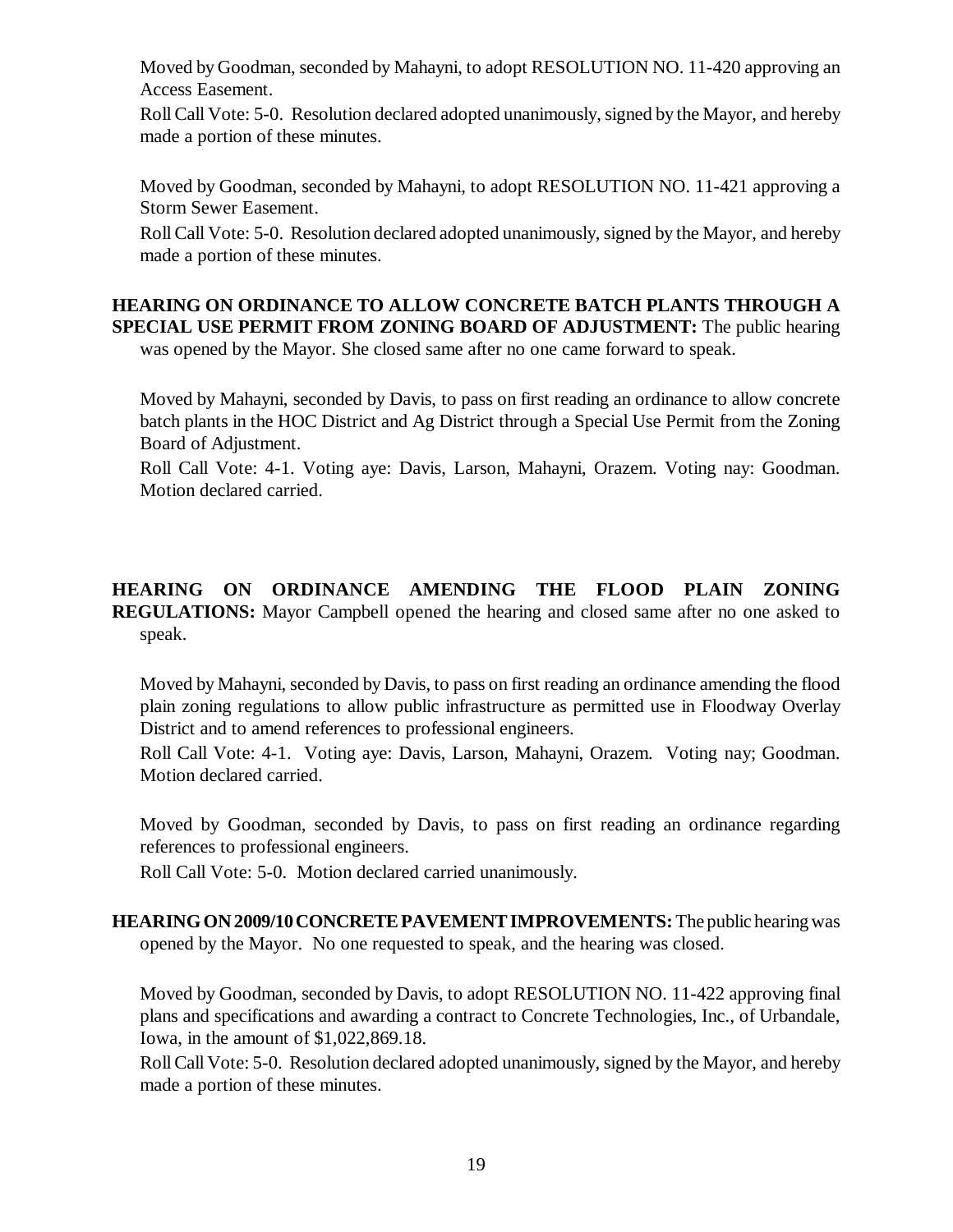#### **ORDINANCE CORRECTING SCRIVENER'S ERROR REGARDING MECHANICAL**

**UNIT SCREENING DEFINITION:** Moved by Goodman, seconded by Mahayni, to pass on third reading and adopt ORDINANCE NO. 4080 correcting a scrivener's error regarding the Mechanical Unit screening definition.

Roll Call Vote: 5-0. Ordinance declared adopted unanimously, signed by the Mayor, and hereby made a portion of these minutes.

## **ORDINANCE CHANGING NAME OF CARDIFF DRIVE TO GRAYHAWK AVENUE:**

Moved by Mahayni, seconded by Davis, to pass on third reading and adopt ORDINANCE NO. 4081 changing the name of Cardiff Drive to Grayhawk Avenue.

Roll Call Vote: 5-0. Ordinance declared adopted unanimously, signed by the Mayor, and hereby made a portion of these minutes.

#### **ORDINANCE REZONING PROPERTY LOCATED AT 1820 SOUTH DAYTON PLACE TO ADD THE SOUTHEAST GATEWAY OVERLAY DISTRICT (O-GSE):** Moved by Goodman,

seconded by Davis, to pass on third reading and adopt ORDINANCE NO. 4082 rezoning property located at 1820 South Dayton Place to add the Southeast Gateway Overlay District (O-GSE).

Roll Call Vote: 5-0. Ordinance declared adopted unanimously, signed by the Mayor, and hereby made a portion of these minutes.

# **ORDINANCE PERTAINING TO NON-DOMESTIC WASTE PRE-TREATMENT**

**PROGRAM:** Moved by Goodman, seconded by Davis, to pass on third reading and adopt ORDINANCE NO. 4083 approving implementation of all components of the EPA Pretreatment Program Streamlining Rule and perform, modifying the *Ames Municipal Code* to adopt all EPA Pretreatment Program Streamlining Rule regulations.

Roll Call Vote: 5-0. Ordinance declared adopted unanimously, signed by the Mayor, and hereby made a portion of these minutes.

**ORDINANCE RELATED TO PRECINCT AND WARD BOUNDARIES:** Moved by Davis, seconded by Goodman, to pass on third reading and adopt ORDINANCE NO. 4084 relating to precinct and ward boundaries as a result of the 2010 Census.

Roll Call Vote: 5-0. Ordinance declared adopted unanimously, signed by the Mayor, and hereby made a portion of these minutes.

**WATER & POLLUTION CONTROL STATUS OF NPDES APPEAL:** City Attorney Marek recalled that the City appealed the final National Pollutant Discharge Elimination System (NPDES) Permit issued by the Iowa Department of Natural Resources (IDNR) for the Ames Water Pollution Control Facility on September 1, 2010. City staff had identified five elements of the new Permit that could impose a significant financial impact on the rate-payers of the Ames sanitary sewer utility. Those issues had been raised while the Permit was open for public comment, and the IDNR rejected the recommended changes offered by the City. After receiving Council direction on September 14, 2010, the Council authorized staff to file an appeal of those five permit elements. With the assistance of an environmental legal consulting firm, staff has been engaged in an extended discussion with the IDNR over the past year in an attempt to find mutually acceptable resolutions to each of the five elements.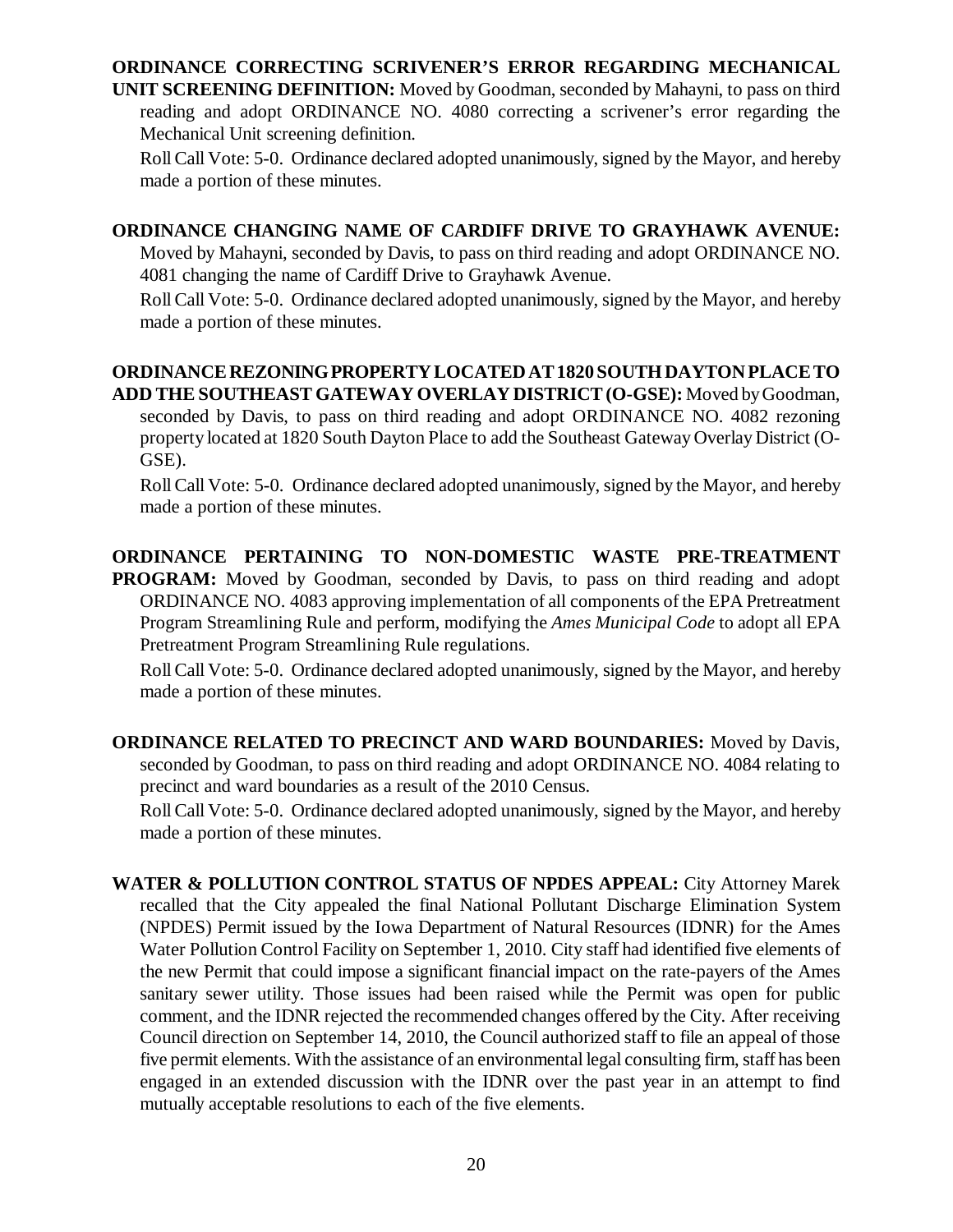Mr. Marek noted that the City had received notice from the IDNR today at 3:00 p.m. that it had approved the City's recommended language.

Water and Pollution Control Director John Dunn reviewed each of the five Permit elements of concern, as follows:

1. The new Permit altered the minimum dissolved oxygen limitations from the previous sevenday average limitation to a single-day limitation.

According to Mr. Dunn, the IDNR had been applying single-day minimums in other Permits that have been issued. He reviewed the previous Permit limits, the 2010 Permit limits, and the revised limits in the proposed settlement agreement.

- 2. The new Permit established a single-day carbonaceous biochemical oxygen demand limit, as opposed to the previous Permit's seven-day average limit.
- 3. The new Permit included language that reads "wastes in such quantities as to exceed the design capacity of the treatment works...are considered to be a waste which interferes with the operation or performance of the treatment works [and] are prohibited.

According to Mr. Dunn, staff's concern is not with this wording in the Permit since it is based on current state law, but staff is concerned because an IDNR staff member's written comment on this issue asserted that the IDNR intents to treat "flow" as a "waste." The IDNR has provided language in the proposed settlement agreement clarifying that the requirement in the Iowa Administrative Code that led to the Permit language arises solely from Iowa law. There would be no change to the final Permit on this item, but the clarification would mean that there could be no federal enforcement under the Clean Water

Act for a violation of this Permit provision.

4. The new Permit contained a compliance schedule for the installation of disinfection at the facility, calling for the system to be operational within 37 months of the effective date of the Permit.

According to Director Dunn, there are steps in the process where the City is entirely at the mercy of the IDNR staff to process applications and grant approvals in a timely manner. He advised that staff is not comfortable accepting a compliance schedule with a fixed end date when critical portions are outside of the City's control. The IDNR has identified a list of factors for which they have routinely granted an extension to a compliance schedule. Through the appeal negotiation process, Ames staff requested a minor extension to the compliance schedule, extending the date of final completion by six weeks. The proposed settlement agreement provides a Permit revision that includes the requested compliance schedule modification.

5. The new Permit would not allow the continued use of the Plant's existing peak weather treatment scheme of "blending," and instead, would treat it as an illegal bypass.